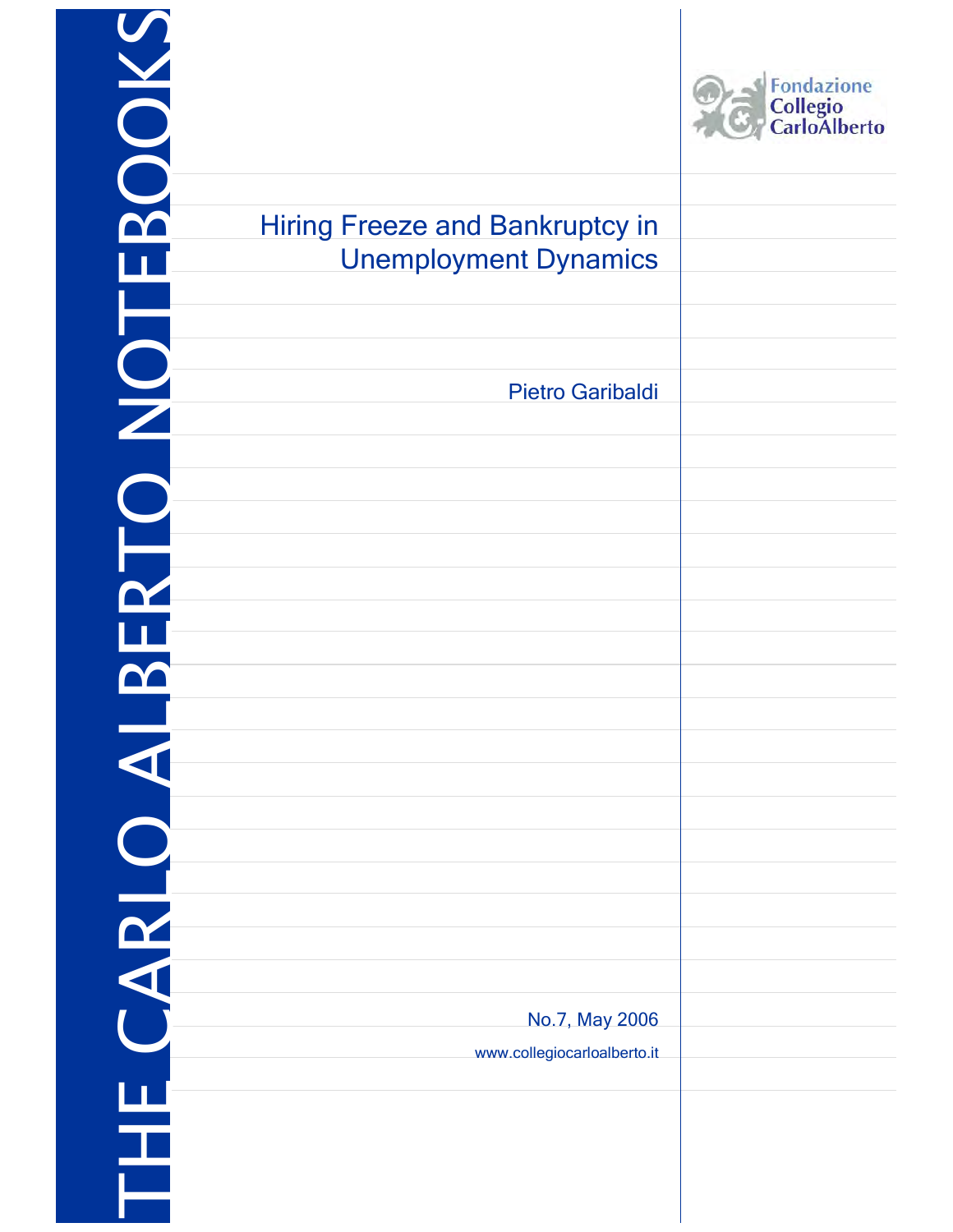# Hiring Freeze and Bankruptcy in Unemployment Dynamics

Pietro Garibaldi $^{12}$ University of Turin and Fondazione Collegio Carlo Alberto

May 18, 2006

<sup>1</sup>I am indebted to Etienne Wasmer for several insightful and helpful conversations. I also benefitted from discussions with Giuseppe Bertola, Chris Pissarides and seminars participants at the Macro Workshop at the LBS, at the ECB and at Luiss University. Pietro Garibaldi is affiliated with IGIER, CEPR, IZA, Fondazione Collegio Carlo Alberto. email: pietro.garibaldi@unito.it

<sup>2</sup>°<sup>c</sup> Any opinions expressed here are those of the author and not those of the Fondazione Collegio Carlo Alberto.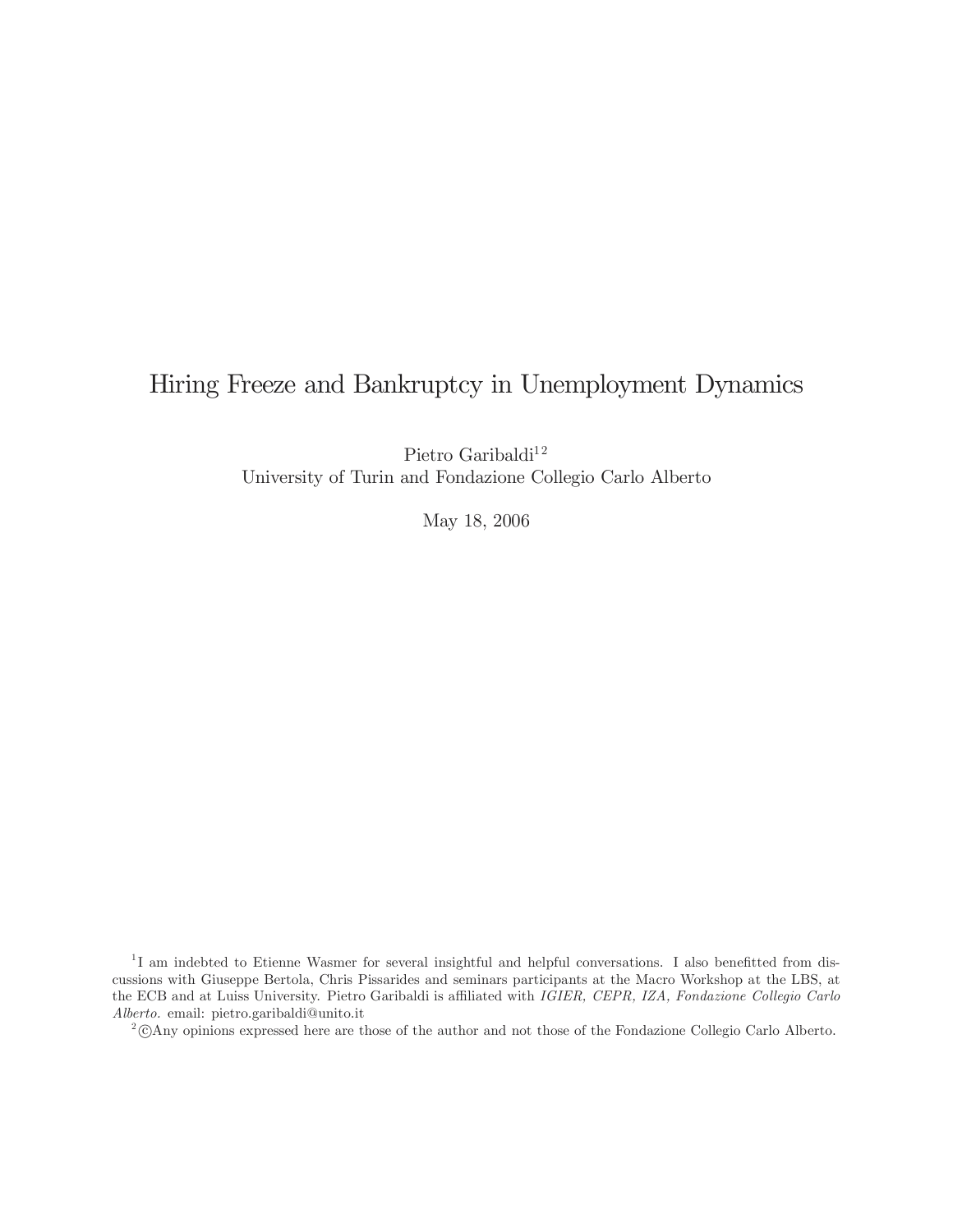#### Abstract

This paper proposes a matching model that distinguishes between job creation by existing firms and job creation by firm entrants. The paper argues that vacancy posting and job destruction on the extensive margin, i.e. from firms that enter and exit the labour market, represents a potentially viable mechanism for understanding the cyclical properties of vacancies and unemployment. The model features both hiring freeze and bankruptcies, where the former represents a sudden shut down of vacancy posting at the firm level with labour downsizing governed by natural turnover. A bankrupt firm, conversely, shut down its vacancies and lay offs its stock of workers. Recent research in macroeconomics has shown that a calibration of the Mortensen and Pissarides matching model account for 10 percent of the cyclical variability of the vacancy unemployment ratio displayed by U.S. data. A calibration of the model that explicitly considers hiring freeze and bankruptcy can account for 20 to 35 percent of the variability displayed by the data.

Key Words: unemployment dynamics, matching models

JEL Classification: J30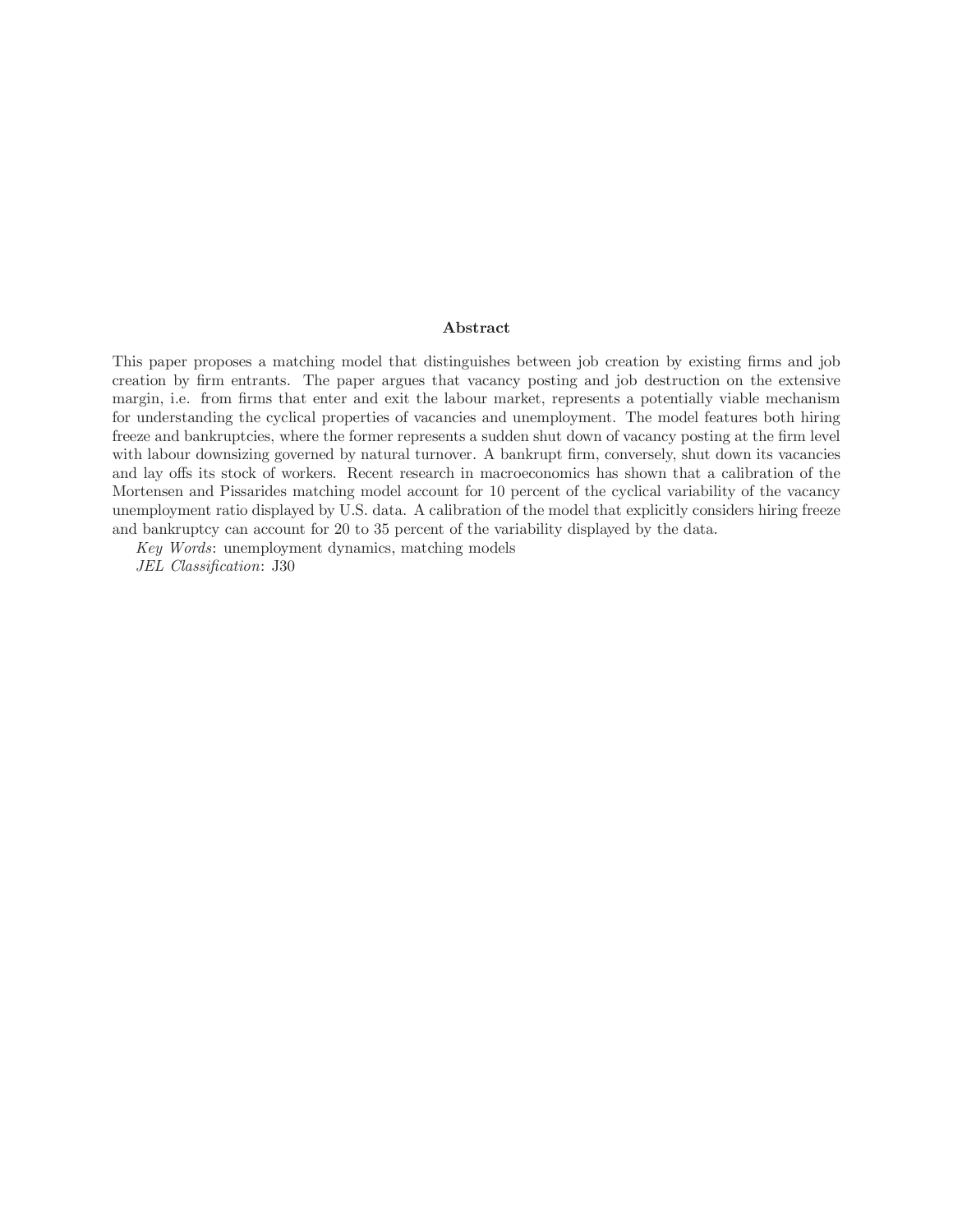# 1 Introduction

The matching model of unemployment, or the Mortensen Pissarides (hereafter MP) (1994) model, is generally recognized as the benchmark macroeconomic model of the labor market. A recent debate has challenged the ability of the MP model to capture the key business cycle properties of the U.S. labour market. Shimer (2005a) has argued that a calibration of the model can hardly match the key business cycle facts. Notably, the vacancy unemployment ratio in the U.S. data features a time series variability that is an order of magnitude larger than what a reasonable calibration of the model would predict.

Shimer (2005a) and Hall (2005a), among others, have argued that the main problem of the MP model is the large response of wages to business cycle fluctuations. Wages absorb most of the productivity fluctuations and prevent vacancy and job creation to adequately respond to business cycle fluctuations. Yet, a solution of the model with a fixed wage does not really solve the problem. Mortensen and Nagypal (2005) have shown that the key issue is not wage variability, but rather the level of the average wage vis-à-vis the average productivity. Mortensen and Nagypal (2005) consider also the role of on the job search and capital costs and show that an extended model can account for roughly 40 percent of the variability displayed by the data.

A theoretical shortcoming of the MP model is its inability to proper distinguish between well defined firms and jobs. In the baseline model all firms have only one job. As a result there is no role for job destruction and vacancy posting by firm entry and exit as distinguished by job creation and destruction by existing firms. At the macroeconomic level, job creation and job destruction accounted for by firm entry and exit is well documented, and accounts for 3.8 percent of total employment (Business Employment Dynamics, 2004). The quantitative question addressed in this paper concerns the macroeconomic implications, in terms of aggregate vacancy unemployment volatility, of considering job flows on the firms' extensive margin.

This paper proposes a matching model of the labour market that distinguishes between job creation by existing firms and job creation by firm entrants. It builds on the matching model with large firms initially proposed by Bertola Cabalero (1994), and further analysed by Bertola Garibaldi (2001) and Cahuc et al. (2005). While firms produce with a constant returns to scale technology, their long run dimension is bound by a convex hiring technology. Exogenous job destruction, in the form of worker natural turnover, ensures that firms continuously post vacancies. The comparative static predictions of the steady state equilibrium of the model are very similar to the standard Pissarides matching model (1987). Further, the model converges to a standard matching model as the convex vacancy costs converge to a linear cost structure.

The paper argues that vacancy posting and job destruction on the extensive margin, i.e. from firms that enter and exit the labour market, represents a potentially viable mechanism for understanding the cyclical properties of the vacancy unemployment fluctuations. In the aftermath of positive aggregate shocks, incumbents firms immediately increase their vacancy posting behavior. This increase in job creation by existing firms is akin to the increase in job creation in the standard matching model. Yet, the model predicts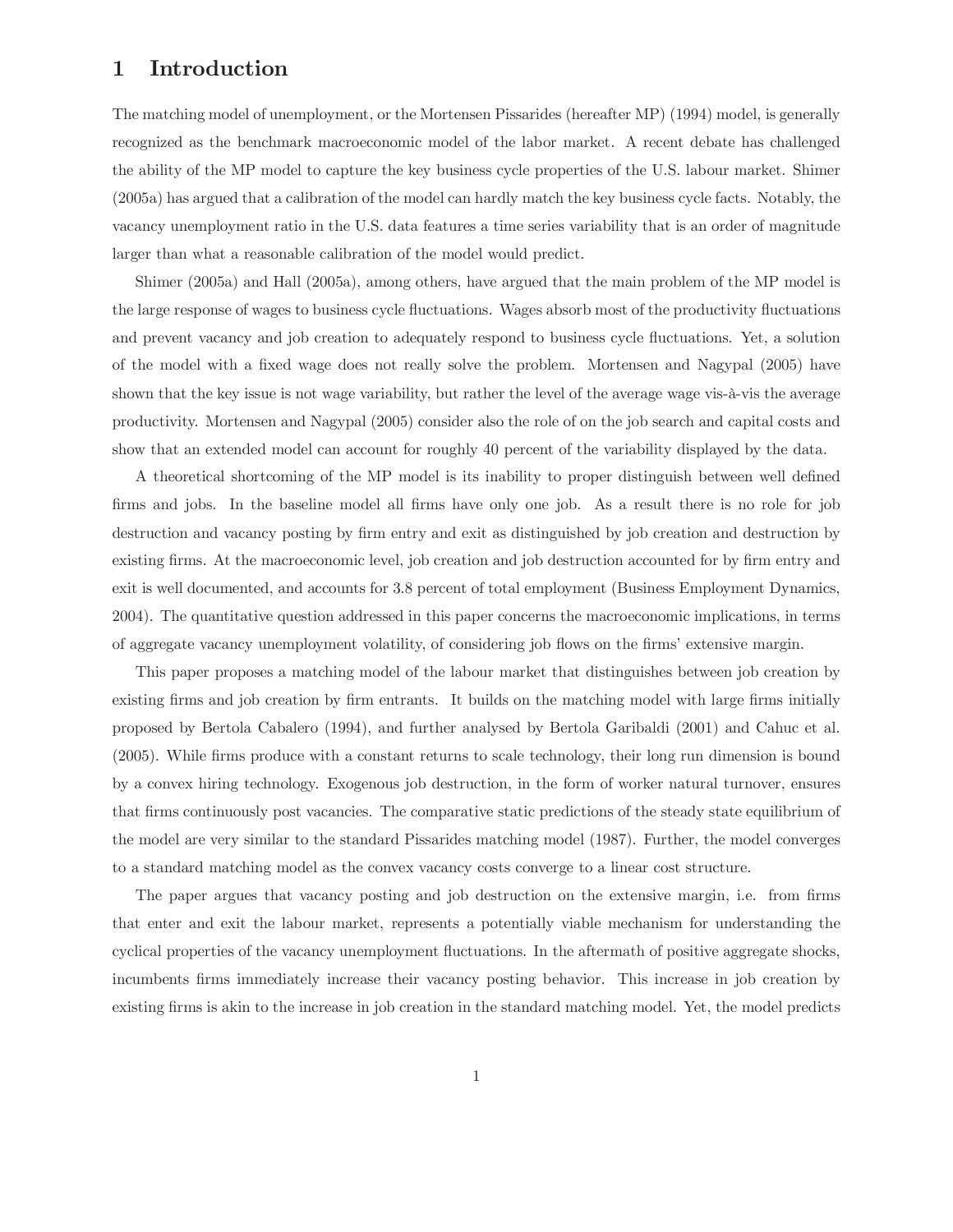that alongside the bulk of insider firms there is a margin of highly volatile firms. Such firms act mainly on the extensive margin of firm entry and exit. Following a positive aggregate productivity shock new firms will enter the market and, on *impact*, will post a discrete mass of vacancies to satisfy their medium run employment position. Thereafter, they grow slowly to their desired employment position. In the aftermath of negative shocks, a positive mass of firms immediately shut down their vacancy posting, inducing a well defined hiring freeze. Whether such firms shed labour and declare bankruptcy depends on the structure and size of wasteful firing costs. In equilibrium it may well be optimal for some firms to operate under hiring freeze, let dismissal be regulated by natural turnover and vacancy posting postponed to periods of favorable business conditions.

The vacancy posting and job destruction induced by these marginal firms is novel to the literature. In the set of simulations proposed, the paper starts from a simple characterization of the Shimer result. Without considering hiring freeze or bankruptcy, the model accounts for 10 percent of the total variability of the vacancy unemployment ratio. Explicitly considering job flows on the extensive margin increases the amplification power of the model. Specifically, a simulation of the model with firm entry and exit accounts for at least 20 percent of the aggregate volatility displayed by U.S. data, and increases to 30 percent in an economy with widespread hiring freeze.

The paper proceeds as follows. Section 2 describes the basic environment. Section 3 describes hiring and firing at the firm level and characterizes bankruptcy and hiring freeze. Section 4 defines and characterizes the general equilibrium of the model and its global stability. Section 5 presents the calibration and the baseline simulations, while section 6 discusses the calibration with firm entry and exit. Section 7 discusses our results and compares the results to those in the literature. Section 8 concludes.

## 2 Basic Environment

- There is a mass one of homogeneous labor. Workers can be in two states, employed or unemployed. Labour is the only factor of production.
- Employed workers are subject to natural turnover. We assume that each worker has a probability equal to  $\rho$  of experiencing a turnover shock that force he or she to leave the job and entering into unemployment
- There are I types of firms which we indicate with  $i = 1..I$ . We indicate with  $m^{i}$  a measure of the mass of firms of type i. One can think of  $\sum m^i = M$  as a measure of the stock of entrepreneurial ideas in the economy. Not all types of firms are necessarily active at all times. Whenever it is optimal for the firm to produce, the firm uses a constant returns to scale technology and the productivity is indicated with  $\eta^i + p^j$ .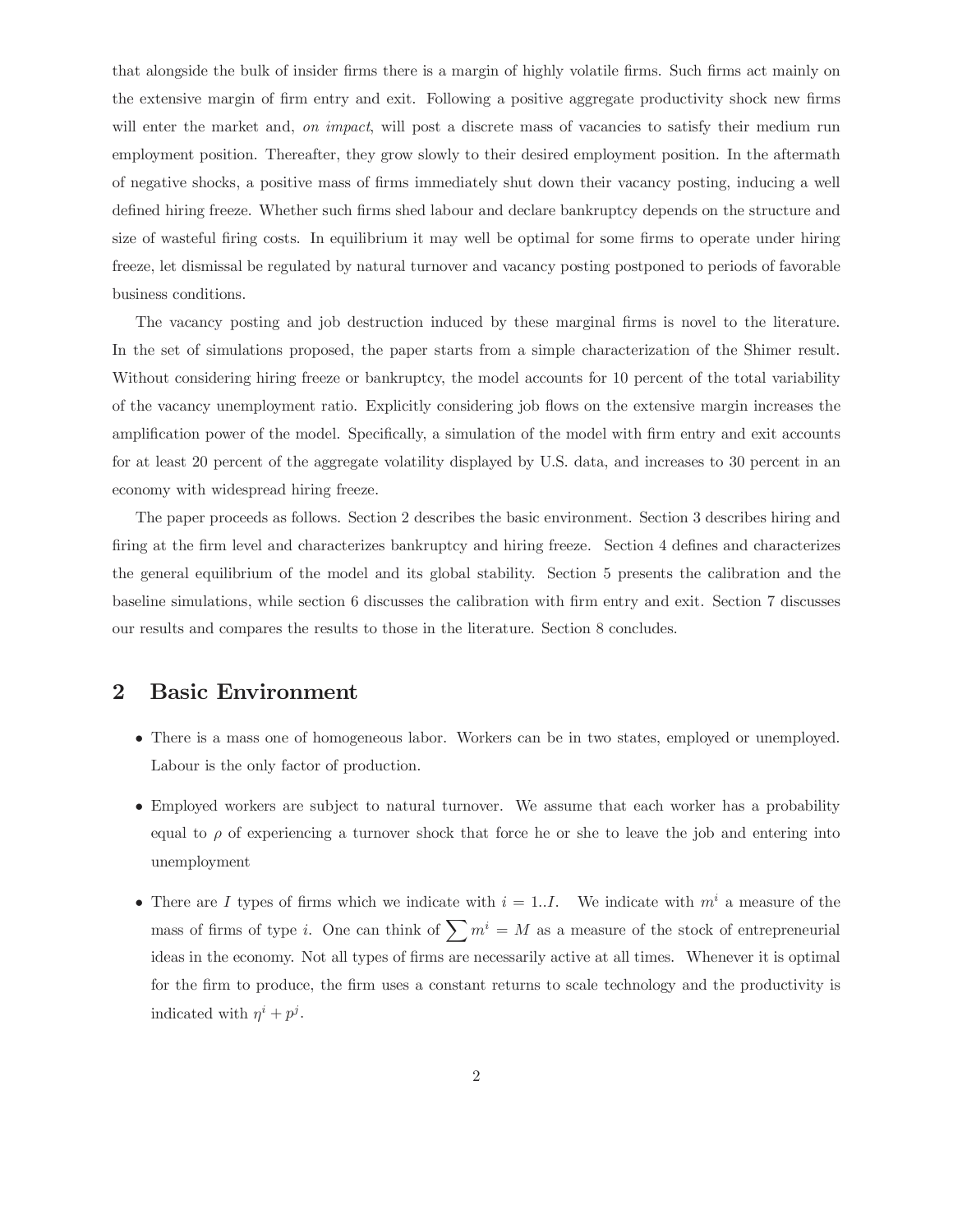- $\eta^i$  is the firm specific productivity value. We we assume that  $\eta^{i+1} > \eta^i$  Firms with larger idiosyncratic component  $\eta^i$  have larger labor productivity and larger size in equilibrium.
- $p^j$  is an aggregate parameter common across firms and refers to the aggregate state of the economy. There are  $j^{\text{max}}$  possible macro states and we assume that  $p^j > p^k$  whenever  $j > k$ . The probability of a state switch is governed by a Poisson process and we indicate with  $\lambda_{jk}$  the instantaneous arrival rate of the shock. Conditional on a shock  $\lambda_{jk}$ , the state of the economy switches from state j to state k according to a Markov chain with general probability  $\sigma_{jk}$  and such that  $\sigma_{jj} = 0$  and  $\sum^{\text{max}}$  $\sigma_{jk} = 1.$
- We shall indicate with  $m^i l_t^{ij}$  the size of workers employed in firms of type i when the state of the economy is  $j$ .

 $k=1$ 

- Whenever it is optimal to operate a firm and to post vacancies, the filling of jobs is both costly and time consuming. This makes the model perfectly in line with the mainstream matching literature and the MP model. The probability that a vacancy is filled is indicated with  $q_t^j$  where j refers to the state of the economy and  $t$  is a pure time index.
- The main departure from the standard MP model concerns the structure of vacancy costs. We follow Bertola and Caballero (1994) and Bertola and Garibaldi (2001) and assume that vacancy posting is regulated by a convex technology, so that the marginal vacancy posting for firm i in state j is  $cv_t^{ij}$
- Each firm takes as given the probability of filling in a vacancy  $q_t^j$ , or the job filling probability as it is labeled in the paper. In the aggregate economy, the probability  $q_t^j$  is described by an aggregate matching function that depends on the aggregate number of vacancies and the stock of unemployed. Its formal expression reads  $\cdot \alpha$

$$
q_t^j = \left(\frac{\gamma V_t^j}{U_t^j}\right)^-
$$

where  $V_t^j = \sum$ i  $m^{i}v_{t}^{ij}$  is the aggregate measure of vacancies and  $v_{t}^{ij}$  are the vacancies posted by firm i when the state of the economy is j.  $U_t^j$  is the stock of unemployed and  $\gamma$  is simply an efficiency parameter.  $\alpha$  is the matching elasticity of  $q_t^j$  with respect to the aggregate vacancy unemployment ratio and varies strictly between 0 and 1

- Over and beyond the exogenous turnover  $\rho$  we assume that firing is instantaneous but requires a wasteful separation cost equal to  $-F$ . While the existence of F is important for modelling a pure hiring freeze, the model works perfectly well with  $F = 0$ .
- We assume that wages are constant across firms and over time, and we indicate their value to  $w$ . We discuss the importance of this assumption in Section 7 for the business cycle properties of the model, and in the Appendix we solve a steady state version of the model with endogenous wages.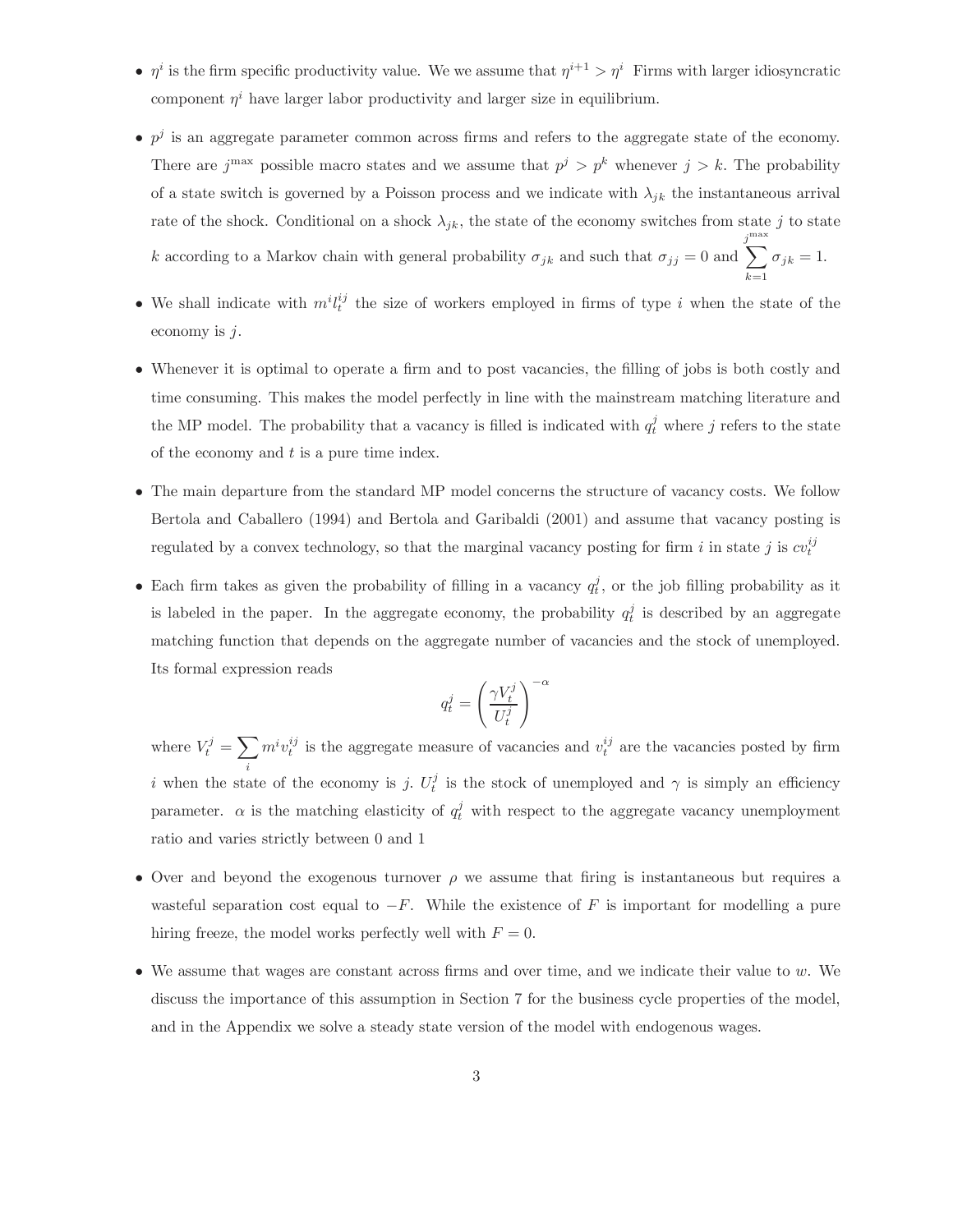## 3 Hiring and Firing at the Firm Level

In what follows we indicate with  $A_t^{ij}$  the marginal shadow value of a vacancy to a firm of type i in state j and with  $J_t^{ij}$  the marginal shadow value of operating labor. The value of a vacancy reads

$$
rA_t^{ij} = -cv_t^{ij} + q_t^j[J_t^{ij} - A_t^{ij}] + \sum_{k=1}^{j^{\text{max}}} \lambda_{jk} \left\{ Max[A_t^{ki}, 0] \sigma_{ik} - A_t^{ij} \right\} + \dot{A}_t^{ij}
$$

The previous equation is similar to the standard asset value function for a marginal vacancy in the matching model, with the only notable key difference that the marginal cost of vacancy posting is increasing in the number of vacancies. The probability of filling a vacancy  $(q_t^j)$  does not depend on firm characteristics but simply on the state of the economy j, which each firm takes as given. Conditional on a macroshock  $\lambda_{ik}$  the firm obtains the value of a vacancy in state  $k$ . Since shutting down vacancy is costless the expression inside the brackets features a max operator, with firms that post vacancies as long as  $A_t^{ki}$  is strictly positive. If the firm posts at all time the optimal number of vacancies it must be true that  $A_t^{ij} = \dot{A}_t^{ij} = 0$  for all i and j so that

$$
cv_t^{ij} = q_t^j J_t^{ij} \tag{1}
$$

This is one of the key equations of the model and it simply says that the marginal cost of posting  $v_t^{ij}$ vacancies is equal to expected marginal benefit, where the latter is the product of the filling probability and the marginal shadow value of labour. The expression of the marginal shadow of labour is

$$
rJ_t^{ij} = \eta^i + p^j - w + \rho[A_t^{ij} - J_t^{ij}] + \sum_{k=1}^{j^{\text{max}}} \lambda_{jk} \left\{ Max[J_t^{ik}, -F] \sigma_{ik} - J_t^{ij} \right\} + J_t^{ij}
$$

The previous expression deserves few comments. The marginal shadow value of labour depends linearly on the operative profits  $\eta^{i} + p^{j} - w$ . This is not surprising as long as the firm operates with a constant returns technology. Because of natural turnover the firm loses each unit of labour at rate  $\rho$  and experiences an aggregate shock at rate  $\lambda_{jk}$ . Conditional on the aggregate shock  $\lambda_{jk}$  the firm needs to decide whether continuing production is optimal at the new value  $J_t^{ik}$ . Shutting down the job requires a wasteful firing cost equal to  $-F$ .

Once one realizes that the marginal value of vacancy is zero at all time, the shadow marginal value of labour does not depend on the number of vacancies  $v_t^{ij}$ , on the actual employment level  $l_t^{ij}$  and on the aggregate state contingent matching probability  $q_t^j$ . This suggests that the shadow value of a filled labour is time invariant and thus  $\dot{J}_{ij} = 0$ . This result makes the computation and derivation of the equilibrium extremely simple. In what follows we suppress the subscript  $t$  to the firm value function.

The value of the marginal job  $J^{ij}$  fully describes the firm hiring and firing policy. In general, as long as the shadow value of labour is positive, i.e.  $J^{ij} > 0$ , the firm operates and posts a positive amount of vacancies. Indeed, we call a firm with positive  $J^{ij}$  a fully operative firm. Formally, the job creation condition of equation (1) shows that the number of vacancies posted is proportional to the value of  $J^{ij}$ . Intuitively,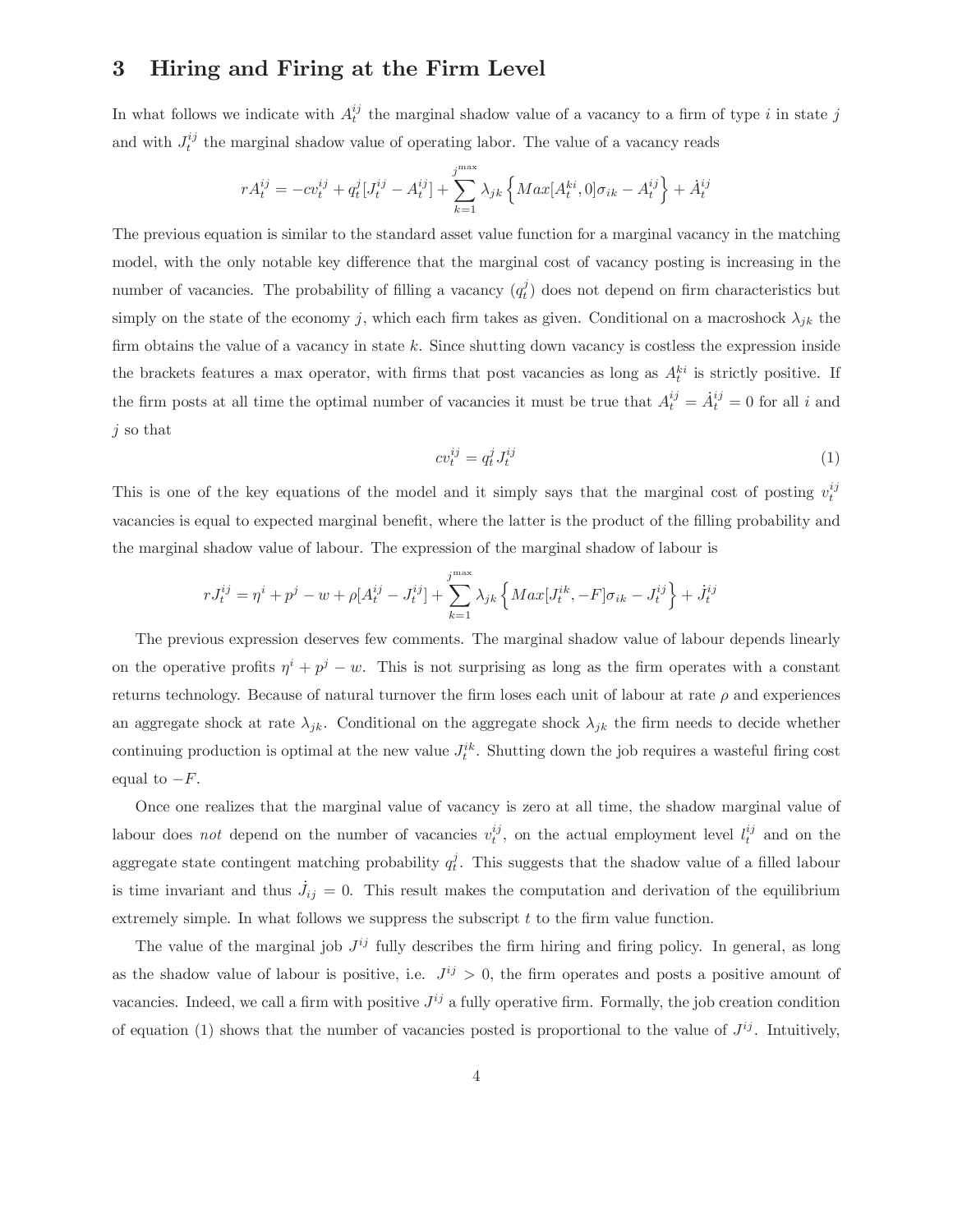an increase (decrease) in productivity that leads to an increase (decrease) in  $J^{ij}$  leads to an increase in the number of vacancies posted while a negative shock leads to a contraction in the number of vacancies. Yet, as long as  $J^{ij} > 0$  is positive the firm posts vacancies. In formula, this reads

$$
v_t^{ij} = \begin{cases} \frac{q_t^j J^{ij}}{c} & \text{if } J^{ij} > 0\\ 0 & \text{if } J^{ij} \le 0 \end{cases}
$$
 (2)

Things are more complicated when the value of a firm, in the aftermath of a productivity shock, turns negative. First, whenever  $J^{ij} < -F$  the firm fires immediately all its employees and does not operate. The firm is *bankrupt* and the corresponding entrepreneurial idea  $i$  is idle. Thus, a firm that was previously operative and sudden experiences  $J^{ij} \leq -F$  fires all its workers and declares bankruptcy. Conversely, whenever  $0 \geq J^{ij} < -F$  the firm has incentives to stay in operation. Such firm freezes hiring, does not fire its workforce and downsize its workforce thorough the natural turnover  $\rho$ . This suggests that employment dynamics is described by the following differential equations

$$
\dot{l}_t^{ij} = \begin{cases}\n q_t^j v_t^{ij} - \rho l_t^{ij} & \text{if } J^{ij} > 0 \\
-\rho l_{ij,t} & \text{if } 0 \ge J^{ij} > -F \\
0 & J^{ij} \le -F\n\end{cases}
$$
\n(3)

where  $\ddot{l}^{ij}_t$  is the dynamics of employment at the firm level. Whenever it is optimal to operate, that is whenever  $J^{ij} > 0$  firm employment dynamics is denoted by the difference between job creation and job destruction. Job destruction at the firm level is driven by exogenous worker quits. Job creation is derived by the vacancy posting behavior and it is indicated with  $q_t^j v_t^j$ . No vacancy posting takes place when  $J^{ij}$  is negative and employment is either zero (in the case of bankruptcy) or decline with natural turnover (in the case of natural turnover).

The previous expression allows us to formally define employment dynamics.

**Definition 1** Firm employment dynamics features a **hiring freeze** whenever the firm does not post any vacancy and does not replace departing workers. The firm is **bankrupt** whenever does not post any vacancy and does not hire any worker. The firm is **fully operative** whenever it posts vacancies and replaces departing workers.

Making use of the optimal vacancy posting behavior of equation (1), employment dynamics of a firm that is posting vacancy is

$$
\dot{l}_t^{ij} = \frac{(q_t^j)^2 J^{ij}}{c} - \rho l_t^{ij} \quad \text{if } J^{ij} > 0
$$

**Proposition 2** Optimal hiring and firing of a type i firm is described by t-ple  $\omega_t^{ij} = \left\{ J^{ij}, v_t^{ij}, l_t^{ij} \right\}$  that specify a set of value function  $J^{ij}$ , a vacancies  $v_t^{ij}$ , employment  $l_t^{ij}$  that satisfy i) optimal vacancy posting (equation 2) and ii) optimal employment dynamics (equation 3).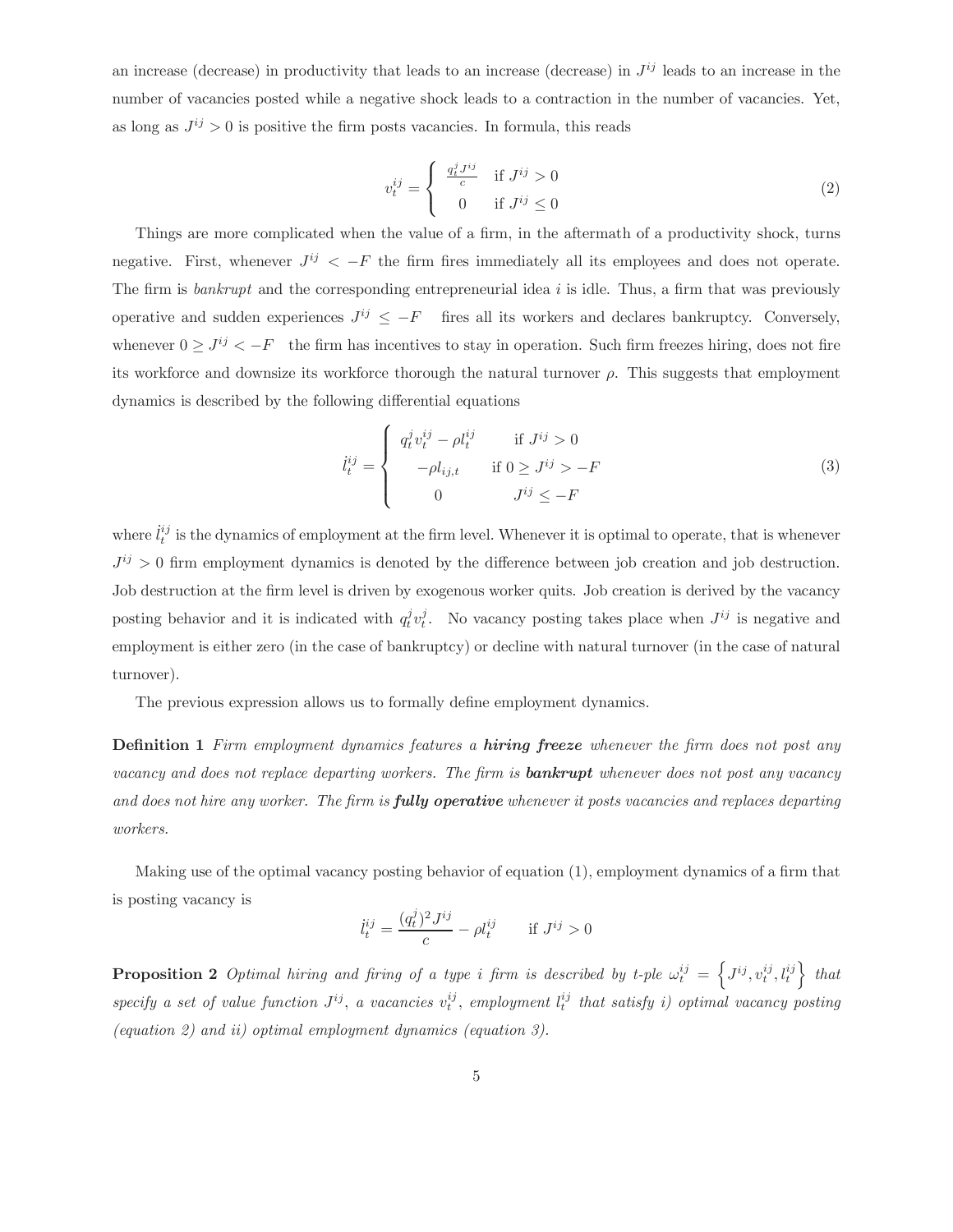We can discuss at this stage an important equilibrium feature of the firm value function. The solution to the firm problem is obtained by the functional equation

$$
J^{ij} = \frac{p^j + \eta^i - w + \sum_{k=1}^{j^{\max}} Max[J_t^{ik}, -F] \sigma_{ik}}{r + \lambda_{jk} + \rho}
$$
(4)

where it appears that the job value function is proportional to the productivity  $p^j + \eta^i$ . The following remark applies

**Remark 3** Bankruptcy and Hiring Freeze are more likely in worse business conditions (lower  $\hat{y}$ ) and in firms with lower idiosyncratic component (lower i).

The model is completed by the workers' asset equations, which nevertheless do not play any specific role in the model with exogenous and fixed wage w. If we indicate with  $W_t^{ij}$  the value to a worker of being in firm i and with  $B_t^j$  the value of unemployment when the state of the economy is j, the value of a job to a worker in firm *i* reads

$$
rW_t^{ij} = w + \rho[B_t^j - W_t^{ij}] + \sum_{k=1}^{j^{\max}} \lambda_{jk} \left\{ [\phi^{ik} W_t^{ik} + (1 - \phi^{ik}) B_t^k] \sigma_{ik} - W_t^{ij} \right\} + \dot{W}_t^{ij}
$$

where w is the wage rate and  $\phi^{ik}$  is an indicator function that takes the value of 1 if a firm i keeps the job open in the aftermath of a macroeconomic shock from state j to state  $k$ . Finally, the value of unemployment reads

$$
rB_t^j = b + \frac{V_t^j}{U_t^j} q_t^j \left[ \sum_i \left( \frac{m^i}{M_t^j} \right) W_t^{ij} - B_t^j \right] + \sum_{k=1}^{j^{\max}} \lambda_{jk} \left\{ B_t^k \sigma_{ik} - W_t^{ij} \right\} + \dot{B}_t^j \tag{5}
$$

where b is a specific unemployed income,  $M_t^j$  are the cumulative ideas/firm that are active in state j and  $\frac{V_t^j}{U_t^j} q_t^j$  is the job finding probability for an unemployed worker when aggregate conditions are j. Note that the workers' asset equations, and particularly the value of unemployment  $B_t^j$  do depend on the state of the economy and on the job filling rate  $q_t^j$ , so that the pure time derivative is necessarily present in equation 5.

# 4 Aggregate State Contingent Steady State and General Equilibrium

As we indicate with  $m^{i}l^{ij}_{t}$  the number of workers in firm of type i, the allocation of workers across state is

$$
U_j + \sum_{i=1}^{I} m^i l_i^{ij} = 1
$$

where  $U_j$  is aggregate unemployment when the state of the economy is j

One can think of an aggregate state contingent equilibrium as a situation in which the economy would eventually settle if there were no more changes in aggregate productivity (Rogerson Pries, 1998). This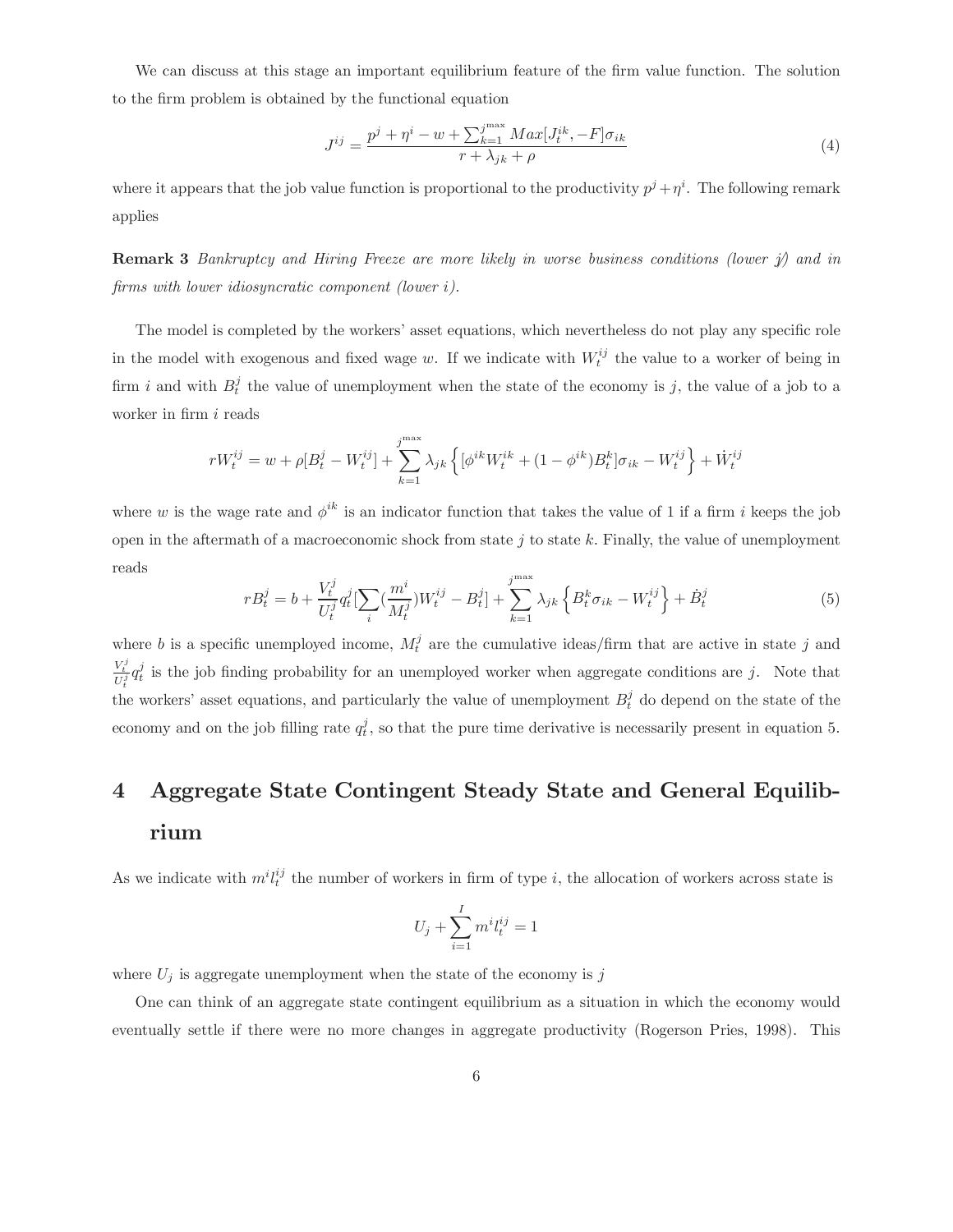means that in an aggregate state contingent equilibrium vacancy posting and total employment at each firm  $i$  are constant and so is aggregate unemployment. For a firm for which operating is optimal, employment is constant whenever there is no aggregate shock and the number of vacancies posted is identical to job destruction induced by natural turnover.

#### Definition 4 In an aggregate state contingent steady state all time varying variables are constant.

When employment in each firm  $i$  is constant, job creation is equal to job destruction at the firm level and employment in firm of type  $ij$  is

$$
l^{ij} = \frac{(q^j)^2 J^{ij}}{\rho c} \qquad \forall J^{ij} > 0
$$

where the state state variables are not indexed by time to indicate that are constant in steady state. The measure of vacancies in each hiring firm is

$$
v^{ij} = \frac{q^j J^{ij}}{c} \qquad \forall J^{ij} > 0 \tag{6}
$$

Unemployment in state of the economy  $j$  is

$$
U_j = 1 - \sum_i m^i l_{ij}
$$
  
\n
$$
U_j = 1 - \sum_i m^i \frac{q^{i2} J^{ij}}{\rho c} \qquad \forall J^{ij} > 0
$$
\n(7)

where the latter equation made use of the vacancy posting in firm  $ij$  of equation (6). The aggregate number of vacancies in each state is

$$
V_j = q^j \frac{\sum_i m^i Max[J^{ij}, 0]}{c} \tag{8}
$$

where the max operator is consistent with the fact that vacancies are posted only in firms with positive value functions  $J^{ij}$ . An aggregate equilibrium is a value of  $q^{j}$  consistent with the value assumed at the firm level in their hiring and firing decision. Formally, the aggregate definition of  $q<sup>j</sup>$  must satisfy the following consistency requirement

$$
q^{j} = \left(\frac{\gamma V_{j}}{U_{j}}\right)^{-\alpha} \tag{9}
$$

$$
-\frac{1}{\alpha} - 1 = \frac{\gamma \sum_{i} m^{i} \frac{Max[J^{ij}, 0]}{c}}{\sum_{i} M_{i} \left(\frac{M_{i}}{U_{i}}\right)^{j}}
$$

$$
(q^{j})^{-\frac{1}{\alpha}-1} = \frac{1-\sqrt{2i}}{1-(q^{j})^{2}\sum_{i} m^{i}\frac{Max[J^{ij},0]}{\rho c}}
$$

$$
(q^{j})^{\frac{1+\alpha}{\alpha}} = \frac{\rho-k^{j}(q^{j})^{2}}{\gamma k^{j}\rho}
$$
(10)

where we define the constant  $k^j$  as

$$
k^j = \sum_{i:J^{ij} > 0} m^i \frac{J^{ij}}{c} \tag{11}
$$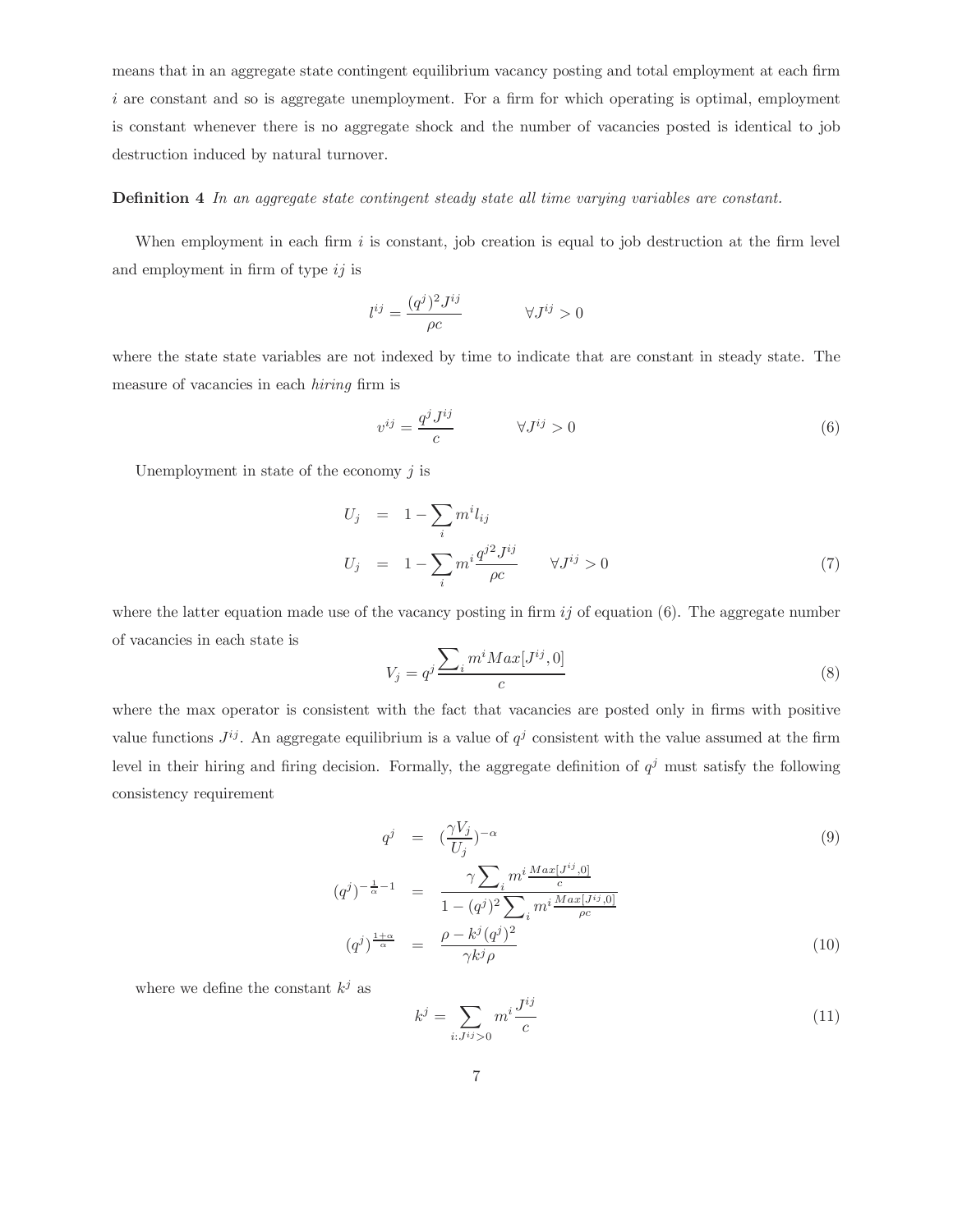so that only hiring firms are considered in equation (10). The constant  $k^j$ , which records the set of parameters and functions that vary with the aggregate state will play a key role in the dynamic analysis of the next sections.

**Definition 5** An aggregate state contingent equilibrium in state j is a set of value functions  $J^{ij}$ ,  $A^{ij}$ , employment level  $l^{ij}$ , vacancies  $v^{ij}$  and a value of the job filling rate  $q^j$  that satisfy

- *optimal vacancy posting*
- optimal employment
- *steady state employment*
- aggregate consistency in  $q^j$

We are already in a position to proof the following proposition

**Proposition 6** An aggregate state contingent equilibrium with positive  $q^j$  exists and it is unique if and only if  $k^j>0$ 

Proof. To proof the uniqueness of the equilibrium it suffices to study the slope of the r.h.s and the l.h.s of equation (10). The l.h.s side is a monotonically increasing convex function of  $q^j$  that crosses the origin. The r.h.s. is a parabola with a maximum at  $(\frac{k^j}{\gamma})^{1/2}$ . The key condition for uniqueness and existence is that the parabola displays positive values in the origin, or that  $k^j > 0$ , which is simply a condition for a viable labor market, in the sense that it ensures that a positive number of vacancies is posted in equilibrium.

The solution of the equilibrium works as follows. First, from equation (4) the set of value functions  $J^{ij}$  is obtained. Next, the general equilibrium value of  $q^j$  is derived by equation (10). Finally, once the job finding rate is determined, equilibrium unemployment is determined by equation 7 and the aggregate number of vacancies is given by equation (8).

The aggregate model features a negative relationship between the unemployment rate and the stock of vacancies, or a Beveridge curve as it is typically known in the literature. Formally, in steady state unemployment is constant if inflows are equal to outflows or

$$
\rho(1 - U^j) = \frac{V^j}{U^j} q^j U^j
$$

where  $\frac{V^j}{U^j}q^j$  is the workers' job finding rate. Rearranging one has

$$
U^J=1-\frac{q^j}{\rho}V^J
$$

which is a negative relationship between the unemployment rate and the aggregate stock of vacancies consistent with constant unemployment.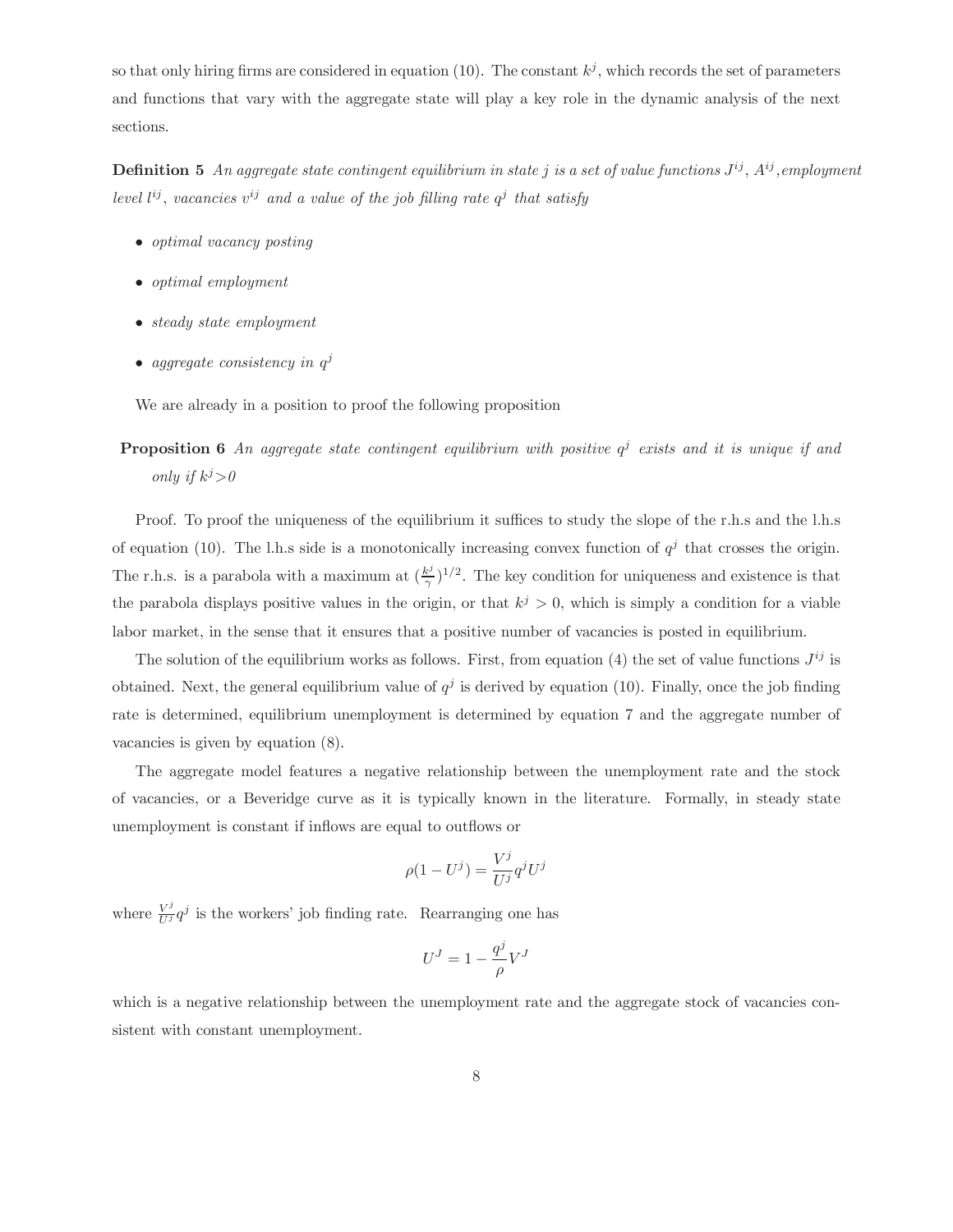

Figure 1: Existence and Uniqueness of an Aggregate State Contingent Equilibrium

#### 4.1 Basic Comparative Static

Basic comparative static around the state contingent steady state can easily be performed with respect to the job filling rate. All results are in line with the equilibrium unemployment matching models (Pissarides 1987, 2000), even though in such models the key macro variable is typically market tightness, or the aggregate vacancy unemployment ratio  $\frac{V^J}{U^J}$ , a variable that is negatively related to the job filling rate by the matching function. The job filling rate  $q^j$  depends directly, through equation (10), on the parameters  $\rho, \gamma, \alpha$ , and  $k^j$ , where  $k^j$  is it self a function of the rest of the structural parameters at the firm level. In the appendix we report the formal derivation of the comparative static results.

The comparative steady state statistics can be studied graphically under the assumption that there is only one type of firm (i.e I = 1), and that  $\lambda$  is equal to zero. In this case the fixed point  $q^j$  is the solution to

$$
(q^j)^{\frac{1+\alpha}{\alpha}} = \frac{c(r+\rho)}{\gamma m(p+\eta - w)} - \frac{(q^j)^2}{\gamma \rho} \tag{12}
$$

Table 1 summarizes the comparative static effects of the key parameters of the model. The effect on the job filling rate is analytically determined, while the effect on the other key macrovariables, notably the unemployment rate, the stock of vacancy and their ratio, is determined by numerical simulations around the steady state calibrated in section [5].

The aggregate productivity  $p$  is the key parameter and represents the driving force in our business cycle analysis of the next sections. An increase in aggregate productivity reduces the job filling rate  $q<sup>j</sup>$ . Analytically such effect is determined by the positive relationship between  $p$  and  $k^{j}$  and on the negative relationship of the latter on  $q<sup>j</sup>$  in equation 10, as shown in the appendix. The graphical interpretation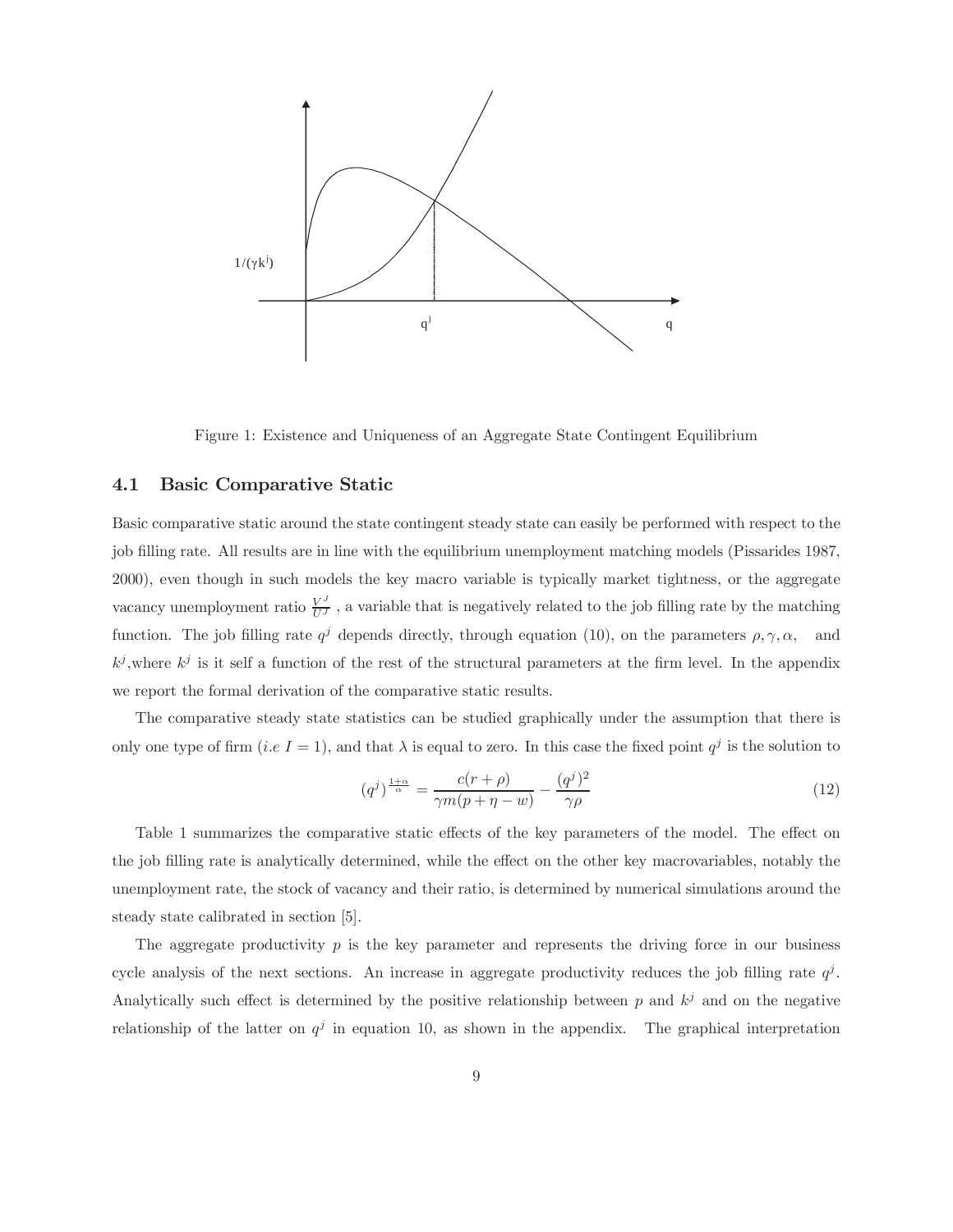is obtained from the shifting of the r.h.s of equation 12. The economics works as follows. An increase in productivity increases the marginal value of the job, so that firms' incentive to post new vacancies are higher, thus increasing the vacancy unemployment ratio. In equilibrium, firm competition for hiring unemployed workers increases and each firm finds it more difficult to fill in the new vacancies. The other side of the coin, typical of search market, is that unemployed workers will find jobs more easily. The total effect of aggregate productivity on the unemployment rate is thus the result of two opponent forces: a negative effect through the value of the job  $J^i$  and a negative effect through the job filling rate  $q^j$ , as it is evident from equation 7. In equilibrium the first effect dominates, so that unemployment is countercyclical vis-à-vis changes in the aggregate productivity. Similar effects are at work for the aggregate vacancy rate.

The parameter  $\gamma$  is a pure friction parameter in the matching function, and it thus reduces the job filling rate, the vacancy unemployment rate and increases the unemployment rate.

The discount rate reduces the firm value function and in turns reduces the firm incentives to post new vacancies. In equilibrium the job filling rate is larger, as analytically identified by the negative relationship between q and  $k^j$  and by the negative effect of the discount rate on  $k^j$ . In turn, the vacancy unemployment rate is lower, unemployment rate is larger and so is the aggregate stock of vacancies.

The effect of the natural turnover rate  $\rho$  on the job filling rate is more complicate, since the turnover rate affects  $q^j$  directly as well as indirectly through the effect of the turnover rate on the parameter  $k^j$ . The latter effect is similar to a larger discount rate on the firm value function while the former is akin to a shift of the Beveridge curve. As shown in the Appendix, the two effects reinforce each other and larger turnover rate  $\rho$ reduces the job filling rate. Further, in the aggregate economy unemployment increases and the number of vacancies fall.

When the model features more than one type of firms the conditional steady state displays also a distribution of workers across different firms. In steady state, the proportion of workers in each firm of type  $i$  is  $m^i l^{ij} = \frac{m^i (q^j)^2 J^{ij}}{\rho c}$  and the model features a distribution of employment across firms with each employment size  $l^{ij}$  having a weight proportional to the number of firms of type i.

|                                                | $q^j$ | $V^j$<br>11 Л | $77^j$ | $\overline{z}$ |  |  |  |
|------------------------------------------------|-------|---------------|--------|----------------|--|--|--|
| Parameter                                      |       |               |        |                |  |  |  |
| $\mathcal{P}$                                  |       |               |        |                |  |  |  |
| ρ                                              |       |               |        |                |  |  |  |
|                                                |       |               |        |                |  |  |  |
| $\overline{r}$                                 |       |               |        |                |  |  |  |
| $\boldsymbol{m}^i$                             |       |               |        |                |  |  |  |
| The effect on $q^j$ is analytically determined |       |               |        |                |  |  |  |
| The effect on other variables is based         |       |               |        |                |  |  |  |
| on simulation of the calibrated economy        |       |               |        |                |  |  |  |

Table 1: Comparative Static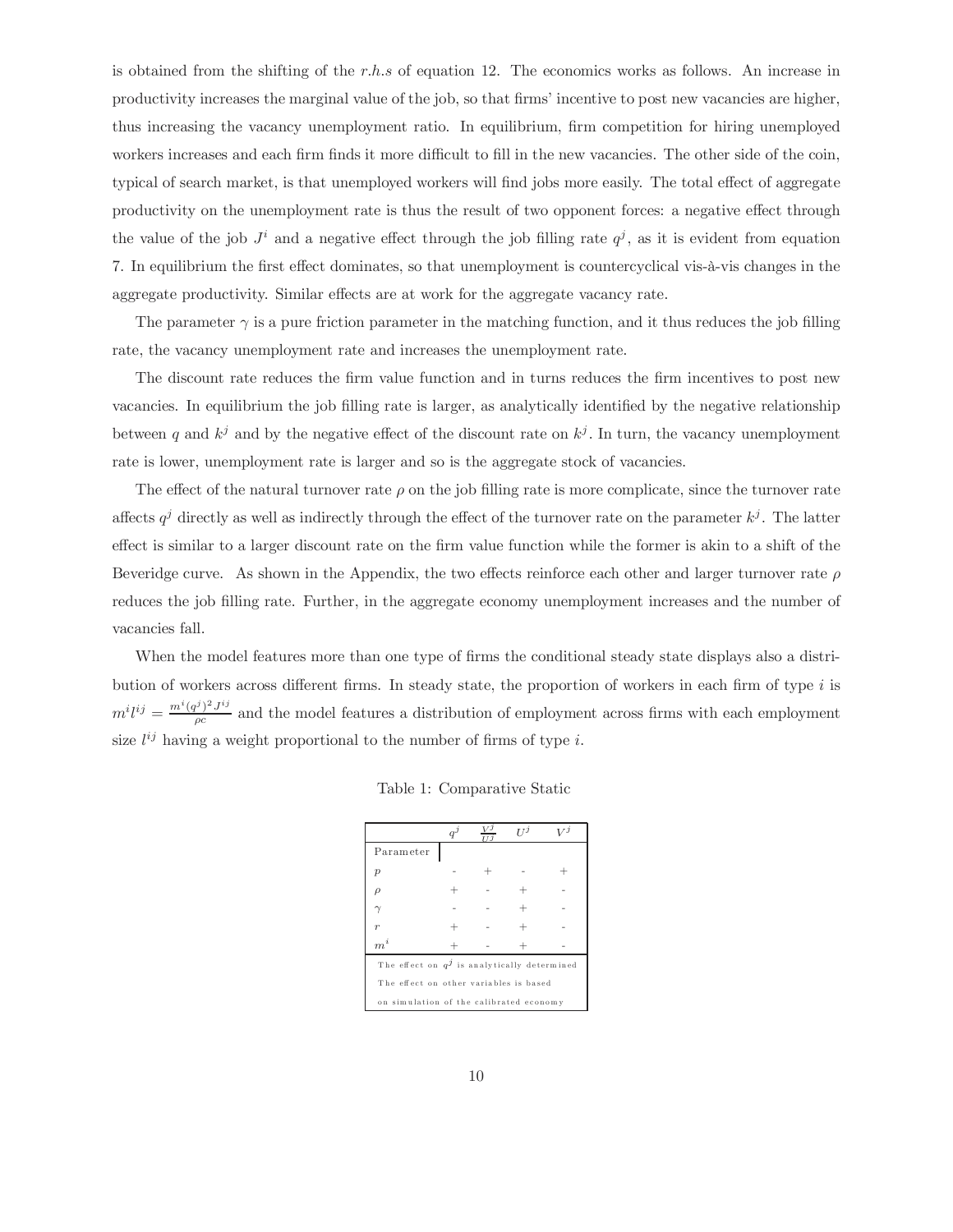

Figure 2: The effects of an increase in productivity  $p$ 

#### 4.2 Dynamics around the state contingent steady state

We first consider the economy in state contingent equilibrium  $q<sup>j</sup>$  and ask whether, starting from a general initial value  $q_o$ , the economy converges to the unique value  $q^j$ . Technically the aggregate consistency between  $q_t^j$  at the firm level and in the aggregate economy must hold at all times. So at each point in time it must be true that

$$
(q^j_t)^{-\frac{1}{\alpha}}=\frac{\gamma q^j_t k^j}{1-\sum\limits_i m^i l^{ij}_t}
$$

where  $k^j$  is given by equation (11). After a few steps of Algebra (see Appendix), using the definition of employment dynamics one easily obtains

$$
\dot{q}_t^j = -\frac{1}{\gamma} (q_t^j)^{2-\frac{1}{\alpha}} + \frac{\rho}{\gamma k^j} (q_t^j)^{-\frac{1}{\alpha}} - \rho q_t^j
$$

The previous equation is a nonlinear differential equation in  $q_t^j$  which governs the behavior of the aggregate economy given a state j. Setting  $\dot{q}_t^j = 0$ , after a few step of algebra one finds that

$$
(q_t^j)^{\frac{1}{\alpha}+1} = \frac{\rho - k^j (q_t^j)^2}{\gamma \rho k^j}
$$

which is obviously the steady  $q^j$  derived in equation (10). The following proposition establish the key result

Proposition 7 The unique state contingent steady state is globally stable

To proof the result write the differential equation as

$$
\dot{q}^j_t = -\frac{1}{\gamma} (q^j_t)^{2-\frac{1}{\alpha}} + \frac{\rho}{\gamma k^j} (q^j_t)^{-\frac{1}{\alpha}} - \rho q^j
$$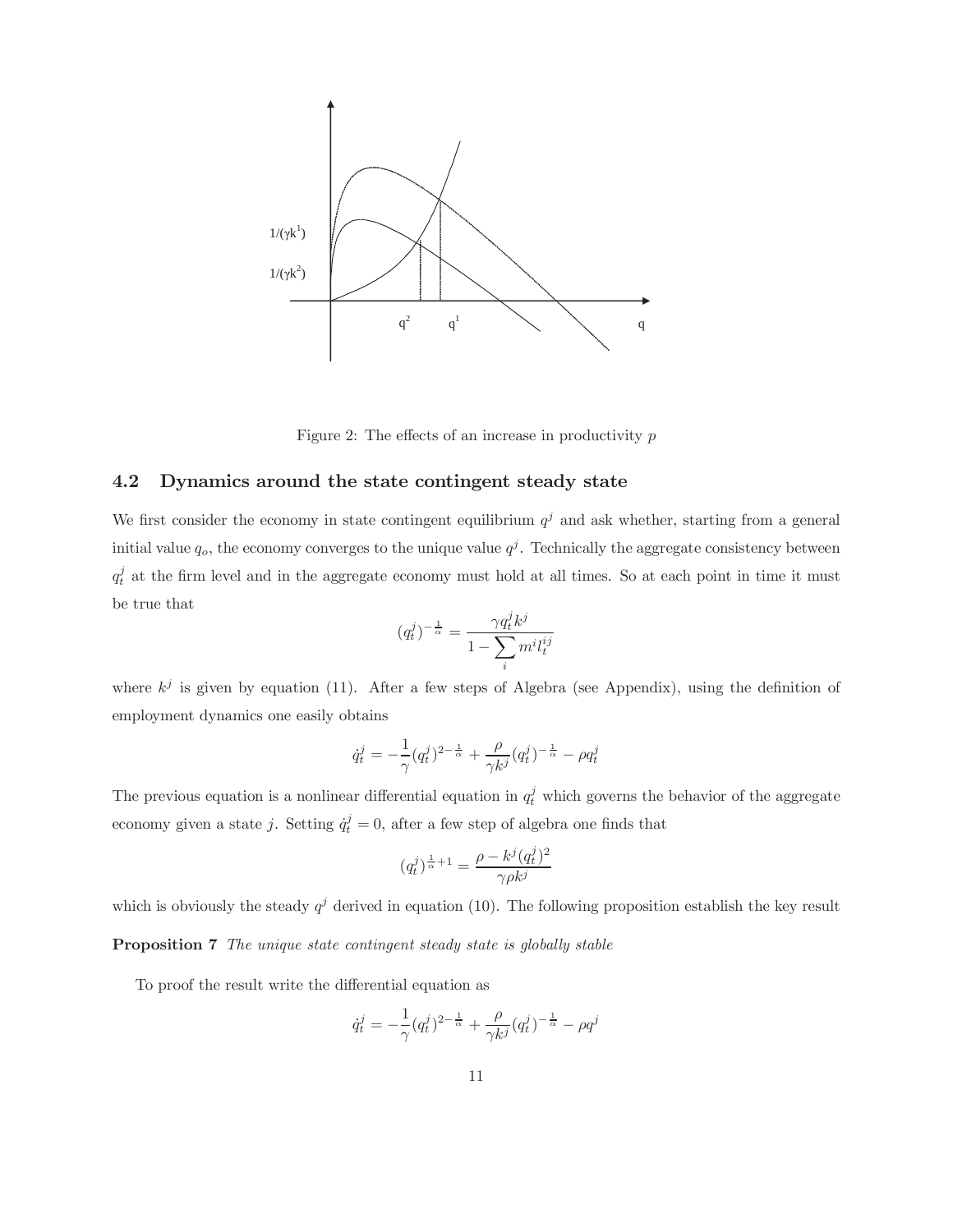

Figure 3: Fundamental Differential Equation for Different Values of  $\alpha$ 

Since  $\dot{q}_t^j$  crosses zero at most once the stability is global. Further, in taking the derivative of the right hand side one has

$$
\frac{\partial \dot{q}^j_t}{\partial q} = -(2 - \frac{1}{\alpha})\frac{1}{\gamma} (q^j_t)^{1-\frac{1}{\alpha}} - \frac{1}{\alpha} \frac{\rho}{\gamma k^j} (q^j_t)^{-\frac{1}{\alpha}-1} - \rho
$$

which is definitely negative when  $\alpha > \frac{1}{2}$ . When  $\alpha \leq \frac{1}{2}$  there can be different dynamic acceleration but the global stability is ensured by the uniqueness of the zero. Taking the limit of  $\dot{q}_t^j$  it is immediate to see that  $\lim_{q_t \to 0} \dot{q}_t^j = +\infty$ . Figure 3 shows the fundamental differential equation for  $\alpha = 1/2$  and  $\alpha = 0.3$ . In the latter case, the equilibrium is still unique but  $\dot{q}_t^j$  is not monotonic.

### 4.3 Business Cycles

The fundamental differential equation of the model has a unique stable equilibrium but can not be solved analytically. Yet, numerical solutions are easily obtained.<sup>1</sup> Given an initial condition on the fob filling rate  $q_0^j$ , with the solution to the differential equation  $q^j(t)$  it is possible to to obtain a full dynamic path toward the steady state also for unemployment  $U_t^j$  and the stock of vacancies  $V_t^j$ . The system is then described by a  $t - ple \Omega_t = \left\{ p^j, q_t^j, V_t^j, U_t^j \right\}$ 

The stochastic version of the model is represented by fluctuations around different state contingent steady states. The state of the economy is described by the aggregate productivity  $p<sup>j</sup>$ , and following a change in state  $p^k$  the economy will jumps to a new differential equation  $q_t^k$ .

In the basic calibration of the next section we work with a stochastic model with two different values  $p<sup>1</sup>$  and  $p<sup>2</sup>$  so that the differential equation is fully characterized by two key constants  $k<sup>1</sup>$  and  $k<sup>2</sup>$ . Figure 4

<sup>&</sup>lt;sup>1</sup>The numerical solution of the differential equation is obtained with the  $ode23$  command in matlab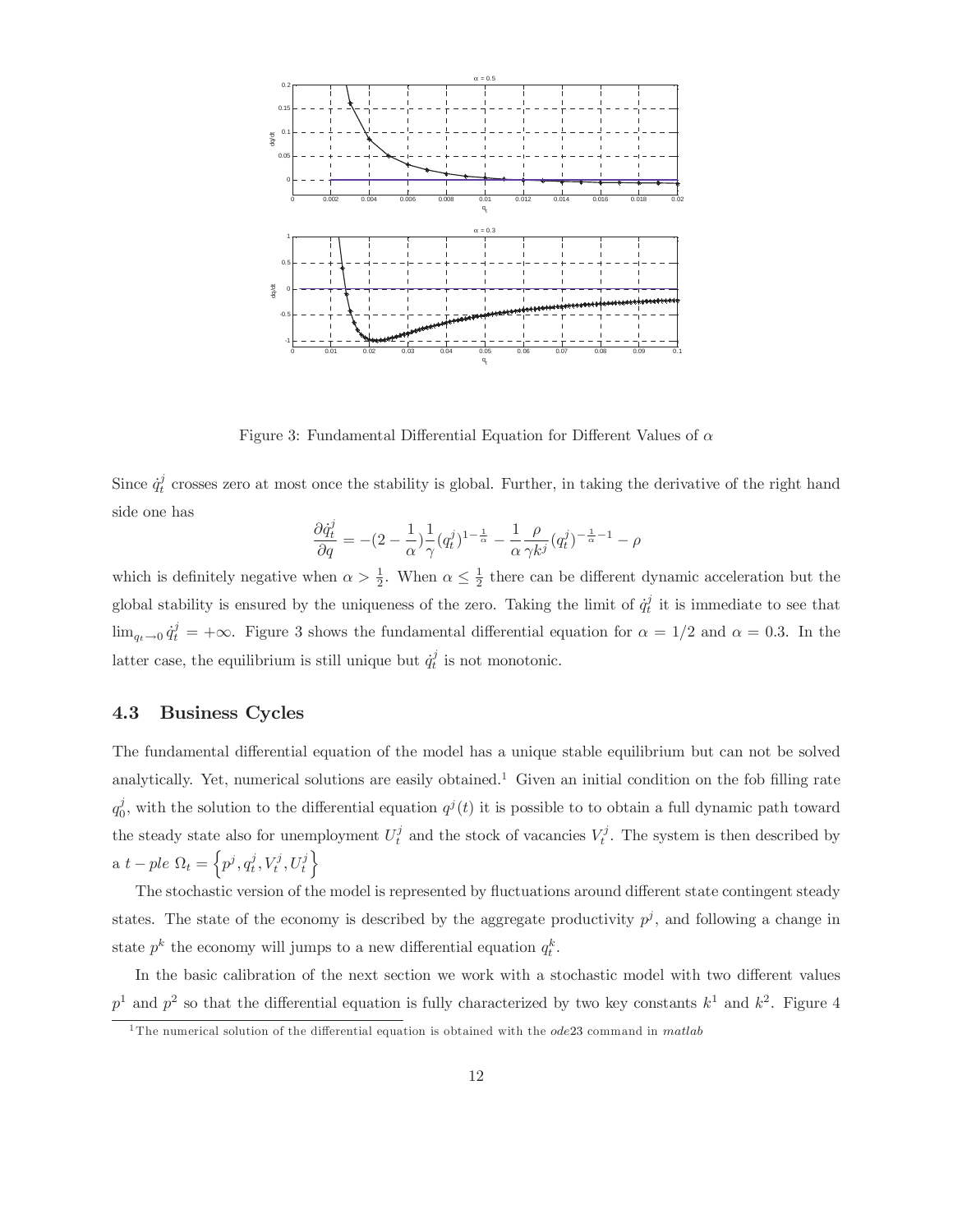

Figure 4: Differential Equation in Good an Bad Times

reports the differential equation in the good state  $(p^j = p^2$  and  $k = k^2)$  and bad states  $(p^j = p^1$  and  $k = k^1$ . Note that the economy in good times (when  $k^j = k^2$ ) jumps to a lower differential equations and features a lower steady state value of  $q^j$   $(q^2 < q^1)$  in line with the comparative static of the previous section.

Figure 5 plots the full path of the economy as the state switches from one state to the other. The convergence is fairly fast, and the system increases (decreases) monotonically as it moves from the good (bad) to the bad (good) state.

## 5 Baseline Calibration and Simulation

The paper focuses on the cyclical properties of the U.S. labour market, as recently summarized by Shimer (2005a). He reports the key cyclical statistics for the six key macro variables in the labour market, namely the unemployment rate, the vacancy rate, the vacancy unemployment ratio, the job finding rate, the separation rate and aggregate productivity. In line with the business cycle literature, all variables are reported in cyclical component, measured as percentage deviation from a smoothing parameter (which is an HP filter with smoothing parameter  $10^5$ ). The key summary statistics analyzed are the standard deviation and autocorrelation of each cyclical component, and their correlation matrix. The statistics compiled by Shimer are reported in Table 2 and we refer to the original work for the detailed definition of each variable.

Aggregate productivity, which features a standard deviation of 2 percent, is assumed as the driving force in most macromodels of the labour market. Fluctuations in the separation rate are considered a further potential driving source, even though in the current paper we take them as fixed. What is called in the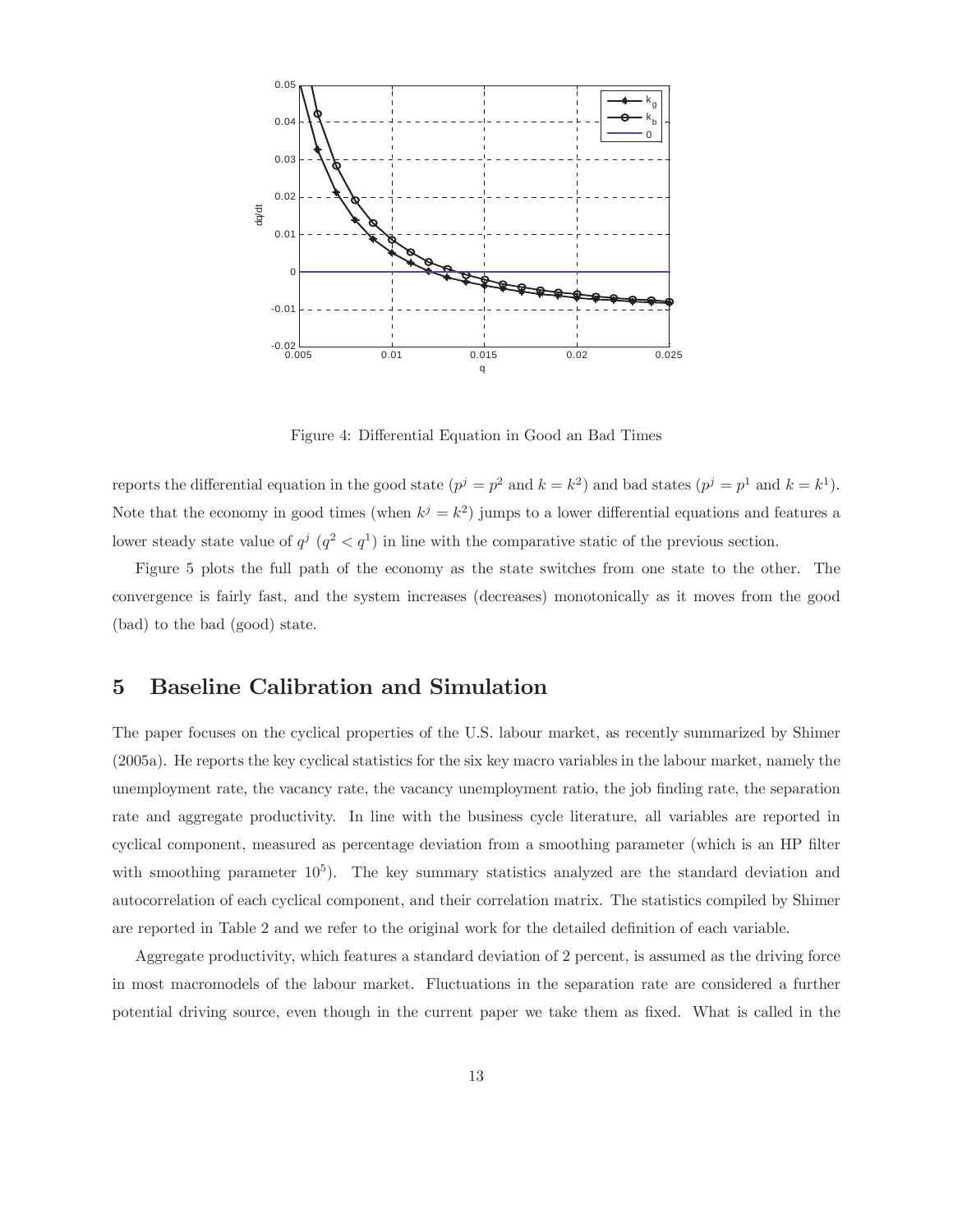

Figure 5: Time profile of  $q^{j}(t)$  in good and bad times

literature as the Shimer puzzle is the large volatility of the vacancy unemployment ratio. In the U.S. quarterly time series the  $v/u$  ratio features a standard deviation around 40 percent, approximately 20 times larger than the standard deviation of productivity. This suggests that the U.S. labour market features a large degree of amplification of business cycle shocks, and the claim of Shimer is that such amplification power is missing in the baseline matching model. Note that the ratio of the two standard deviations, measured in log differences around a smooth trend, is also a measure of the elasticity of the vacancy unemployment ratio to productivity changes, and features a value of 19.3. In the real world the vacancy unemployment ratio responds to various shocks so that the empirical elasticity is lower. One way to estimate this is to regress the cyclical component of the  $v/u$  ratio on productivity. The result can be read directly from Table 2, since it is just the ratio of the two standard deviations times their correlation (0.39 in the Table). The value of the elasticity one obtains in this case is thus 7.56.

The baseline calibration that we propose show the strong similarities between the model proposed and the standard matching model. The similarity is particularly strong when the model does not feature any hiring freeze or any bankruptcy. In other words, we base our initial calibration to an economy with only one type of firm  $(I = 1)$ . Yet, as long as  $j<sup>max</sup> > 1$  the economy is subject to aggregate productivity shocks and it fluctuates around different state contingent steady states. In what follows we show that the model features cyclical properties very similar to the baseline calibration proposed by Shimer (2005a), and indeed fails largely to account for the cyclical variability of the vacancy unemployment ratio.

The calibration is displayed in Table 3. We take the period as representing 1 quarter. The matching function requires to specify two parameters: the matching elasticity  $\alpha$  and the matching constant (the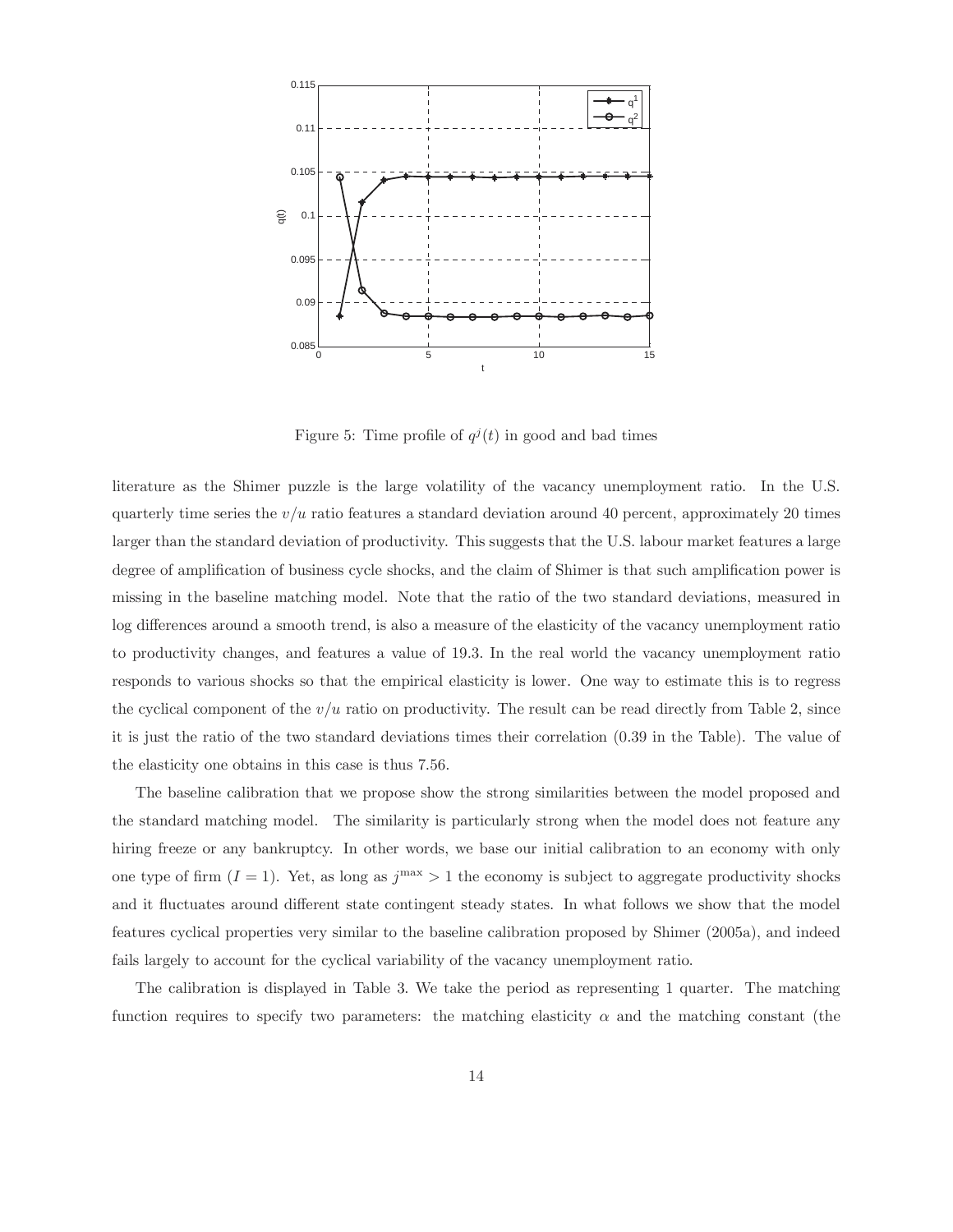friction parameter  $\gamma$ ). The matching elasticity is a key parameter for the stability of the key differential equation. It is set in Table 3 to 0.5, a value that is largely recognized in the empirical literature (Petrongolo and Pissarides 2001) as a central value in the range of available estimates. The matching constant is chosen so that the average unemployment rate displayed in the simulation matches the average monthly U.S. unemployment of 5.6 percent over the reference period.

The stochastic process requires setting a value for the average productivity, specifying the number of aggregate states  $(i.e. j<sup>max</sup>)$  and their transition rates. For the average productivity level we follow Shimer (2005) and set an average productivity level equal to 1. For the stochastic process, we follow a minimalist approach and we work with only two aggregate states and a fixed transition rate.  $\lambda$  is set to 0.02 and the values of  $p_2$   $p_1$  are chosen so that the standard deviation of the cyclical component of productivity in the model generated data (using a smoothing parameter of  $10^5$  as in the original data) is roughly equal to 0.02.

The natural turnover rate is 0.9 and is set so as to obtain an aggregate quarterly unemployment inflows consistent with the average statistics compiled by Shimer, which report an average monthly job separation rate equal to 0.0374. The pure interest rate is set to 0.015. The firing costs are set equal to zero in the baseline calibration, and take a positive (small) value only when we model hiring freeze in section 6.3.

The fixed wage rate is the most important parameter to set for the model's dynamic properties, as we show in the discussion on the literature in Section 7. In what follows we set a value of the wage equal to 0.75, which induces an amplification of the model similar to the Shimer calibration of the MP model with endogenous wages. Note that the size of the wage determines also the value of operational profits. A value of 0.75 corresponds to sizeable profits and rents from market participation.

The marginal cost of vacancy is equal to 0.7, so that it represents some 70 percent of flow output. While this number looks high, it has no impact on the calibration of the elasticity of the vacancy unemployment ratio. This feature is well known in the literature, and it is further confirmed in the discussion of Section 7. The value of c, and particular the ratio of c to the mass of firms  $m$  is important for calibrating the average value of the job filling rate and the job finding rate<sup>2</sup>. While there is no estimate of the job filling rate, the job finding rate is estimated by Shimer, it amounts to a quarterly value of 1.35. Our calibration is meant to capture this key average statistic. To simulate the model with firm heterogeneity the last parameters to set are the firm idiosyncratic component (the productivity of the representative firm) and the number of firms.  $\eta_2$  is set to 0 so that the representative firm follows the average productivity. The choice of the parameter  $m<sub>2</sub>$  is set also to target an average vacancy unemployment ratio equal to 1, a value that is often taken as a reference point.

The simulations are based on [100] repetitions of time series of 500 periods with the first 100 observations

$$
\gamma \rho q^3 + q^2 = \frac{c}{m} \frac{(r+\rho)\rho}{(p+\eta-w)}
$$

<sup>&</sup>lt;sup>2</sup>The key steady state relationship for q with  $\alpha = 1/2$  and only one type of firms is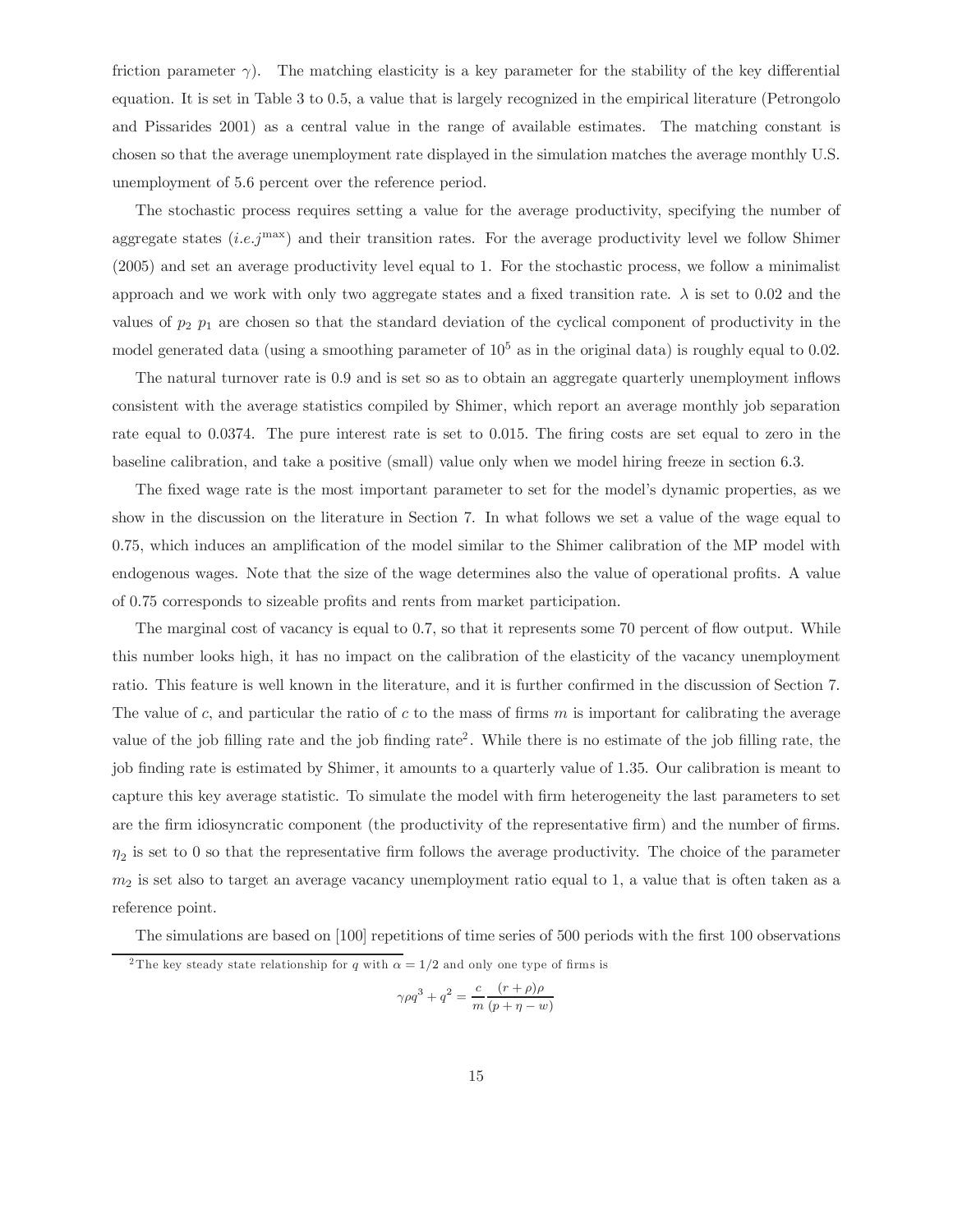that are disregarded to reduce the importance of initial conditions. The simulated statistics are logged and filtered with the same filter parameter of  $10^5$ . The results of the baseline simulations are reported in Table 4. The standard deviation of productivity is indeed very close to the 2 percentage standard deviation presents in U.S. data. The autocorrelation of the macrovariables is also very high, slightly lower than the actual one mainly because of the autocorrelation displayed by our simple stochastic process.

The model captures well the correlation between unemployment and the other key variables. The negative correlation between unemployment and vacancies, or the Beveridge curve as it is known and presented above, is very much present in the model generated data. The other correlation are also as negative as in the data.

The main failure of the model in Table 4 lies in its inability to match the cyclical standard deviations. With a cyclical variation of aggregate productivity of around 2 percentage point, the cyclical variation of the vacancy unemployment ratio is 0.040, against a value in the U.S. data of 0.382. The variability displayed by the model is an order of magnitude lower than what is displayed by the U.S. data. The elasticity of market tightness over employment is indeed 2.0, very similar to Shimer (2005, Table 3). In this sense, the model we propose features the same cyclical characteristics of the baseline matching model with endogenous wages.

As pointed out by Mortensen and Nagypal (2005), and as we argue in the discussion of Section 7, the key issue is not the wage variability per se. The lack of amplification of the model is linked to the large difference between labor productivity and the wage implied by the assigned magnitude of the parameters. In our baseline calibration we have used a "large" difference between average productivity and a fixed wage, so as to obtain results very similar to the baseline calibration of Shimer.

|                                                                      |              | $\boldsymbol{u}$ | $\upsilon$ | v/u      | f            | $\rho$       | $\boldsymbol{p}$ |
|----------------------------------------------------------------------|--------------|------------------|------------|----------|--------------|--------------|------------------|
| Standard Deviation                                                   |              | 0.190            | 0.202      | 0.382    | 0.118        | 0.075        | 0.020            |
| Quarterly autocorrelation                                            |              | 0.936            | 0.940      | 0.941    | 0.908        | 0.733        | 0.878            |
| Correlation Matrix                                                   | 11           | 1                | $-0.894$   | $-0.971$ | $-0.949$     | 0.709        | $-0.408$         |
|                                                                      | $\mathbf{V}$ | ۰                | 1          | 0.975    | 0.897        | $-0.684$     | 0.364            |
|                                                                      | v/u          |                  |            | 1        | 0.948        | $-0.715$     | 0.396            |
|                                                                      | f            |                  |            |          | $\mathbf{1}$ | $-0.574$     | 0.396            |
|                                                                      | $\rho$       |                  |            |          |              | $\mathbf{1}$ | $-0.524$         |
|                                                                      | P            |                  |            |          |              |              | 1                |
| $u$ is the unemployment rate; $v$ is the vacancy rate                |              |                  |            |          |              |              |                  |
| $v/u$ is the vacancy unemployment ratio; $f$ is the job finding rate |              |                  |            |          |              |              |                  |
| $f$ is the job finding rate; $p$ is aggregate productivity           |              |                  |            |          |              |              |                  |
| Source: Shimer 2005                                                  |              |                  |            |          |              |              |                  |

Table 2: Summary Statistics, Quarterly U.S. Data, 1951-2003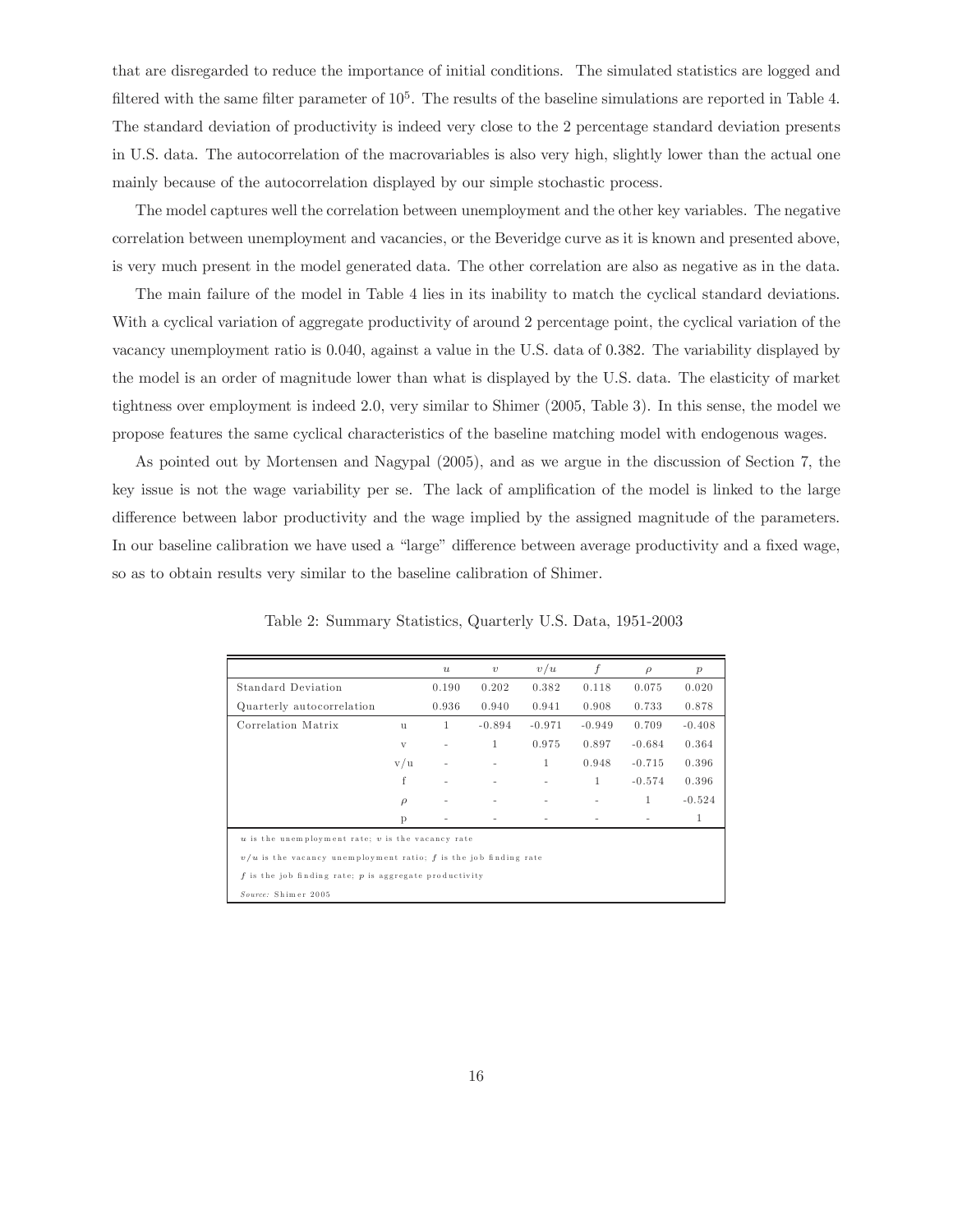| Parameter                   | Notation         | Value          |
|-----------------------------|------------------|----------------|
| Interest Rate               | $\boldsymbol{r}$ | 0.0150         |
| Natural Turnover            | $\rho$           | 0.1000         |
| Search cost                 | $\mathfrak c$    | 0.7000         |
| Firing cost                 | F                | $\Omega$       |
| Matching Function           |                  |                |
| Matching Elasticity         | $\alpha$         | 0.5000         |
| Matching Constant           | $\gamma$         | 0.6600         |
| Stochastic Process          |                  |                |
| Fixed Common Productivity   | $\boldsymbol{p}$ | 1              |
| Macro states                | $j^{max}$        | $\overline{2}$ |
| Good state                  | p <sub>2</sub>   | 0.0290         |
| Bad state                   | p <sub>1</sub>   | $-0.0290$      |
| Arrival Rate                | $\lambda$        | 0.0200         |
| Fixed Wage                  |                  |                |
| Wage                        | $\boldsymbol{w}$ | 0.7500         |
| Representative Firm         |                  |                |
|                             | $\eta_2$         | $\Omega$       |
|                             | m <sub>2</sub>   | 0.0200         |
| Heterogeneous Firm          |                  |                |
| Type of Firms               | $\overline{I}$   | $\overline{2}$ |
|                             | $\eta_{1}$       | $-0.2600$      |
|                             |                  |                |
| Source: Authors calculation |                  |                |

Table 3: Parameter Values in Simulation

## 6 Simulation With Hiring Freeze and Bankruptcies

We now turn to the model with firm heterogeneity and with turnover on the extensive margin. Before calibrating the model with entry and exit for firms, we review the basic key summary facts of employment gains and losses associated to firm entry and exit

#### 6.1 Basic Facts on Employment Flows Associated to Firm Entry and Exit

From the macroeconomic standpoint, the key features of employment gains and losses associated by the process of firm entry and exit can be summarized as follows.

- Average job creation and destruction by firm entry and exit amounts, on average, to 3.8 percent of employment;
- job creation by firm entrants is procyclical while job destruction by firm exit is countercyclical;
- job creation and destruction on the extensive margins take place in firms that are very small relatively to incumbent;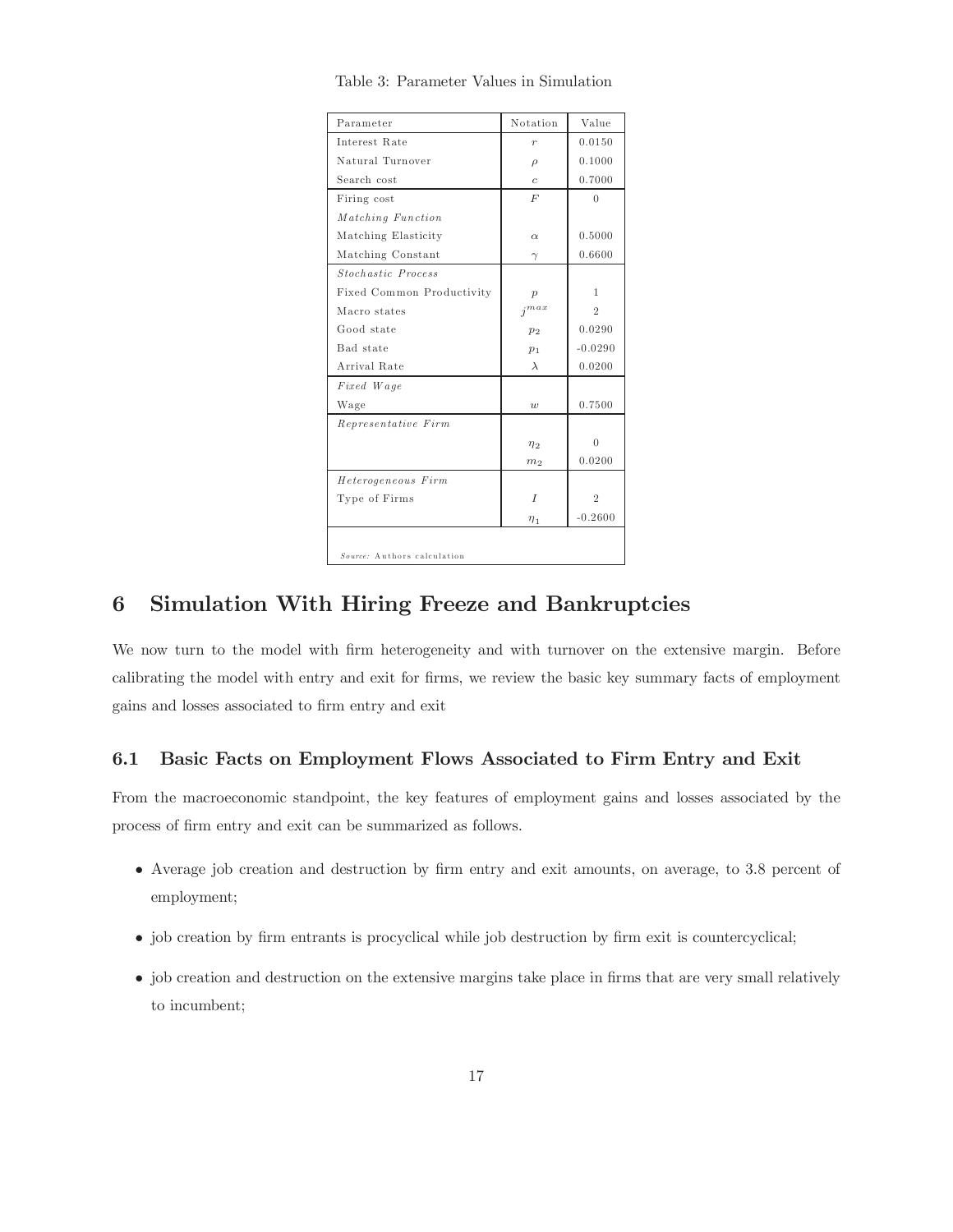| No Hiring Freeze; No Bakruptcies               |              |                  |              |              |                  |                 |  |
|------------------------------------------------|--------------|------------------|--------------|--------------|------------------|-----------------|--|
| $m1 = 0$ ; $m2 = 0.0200$                       |              |                  |              |              |                  |                 |  |
|                                                |              | $\boldsymbol{u}$ | $\upsilon$   | v/u          | $\boldsymbol{f}$ | p               |  |
| <b>Standard Deviation</b>                      |              | 0.0148           | 0.0288       | 0.0406       | 0.0163           | 0.0197          |  |
|                                                |              | (0.0026)         | (0.0046)     | (0.0065)     | (0.0046)         | (0.0027)        |  |
| Autocorrelation                                |              | 0.9672           | 0.8675       | 0.9100       | 0.8733           | 0.9065          |  |
|                                                |              | (0.0112)         | (0.0332)     | (0.0267)     | (0.0320)         | (0.0347)        |  |
| Correlation                                    | u            | 1                | $-0.7084$    | $-0.8648$    | $-0.9889$        | $-0.7092$       |  |
|                                                |              |                  | (0.0310)     | (0.0227)     | (0.0034)         | (0.0309)        |  |
|                                                | $\mathbf{V}$ |                  | $\mathbf{1}$ | 0.9668       | 0.7663           | 0.9994          |  |
|                                                |              |                  |              | (0.0019)     | (0.0213)         | $(2.1407e-004)$ |  |
|                                                | v/u          |                  |              | $\mathbf{1}$ | 0.9021           | 0.9667          |  |
|                                                |              |                  |              |              | (0.0148)         | (0.0020)        |  |
|                                                | f            |                  |              |              | 1                | 0.7630          |  |
|                                                |              |                  |              |              |                  | (0.0220)        |  |
|                                                | $\mathbf{p}$ |                  |              |              |                  | 1               |  |
|                                                |              |                  |              |              |                  |                 |  |
| Standard errors in parentheses                 |              |                  |              |              |                  |                 |  |
| Average Job Finding Rate= 1.3822               |              |                  |              |              |                  |                 |  |
| Elasticity of $v/u$ with respect to $p=2.0635$ |              |                  |              |              |                  |                 |  |
| Source: Authors calculation                    |              |                  |              |              |                  |                 |  |

Table 4: Baseline Simulation

- job destruction (creation) by firm exit (entry) does not exceed 2 percent of total employment in a given quarter;
- entry and exit patterns are highly correlated across industries.

Statistics on firm and entry have been compiled by Davis et al. (1996) for the manufacturing sector and more recently by the Business Employment Dynamics (2004) for the entire U.S. manufacturing industry. Davis et al. provide a fairly large time series (from 1972 to 1988) while the Business Employment Dynamics covers a shorter period (1992-2003), but it is much more reliable in terms of macroeconomic estimates, since employment in manufacturing in the U.S. corresponds to less than 15 percent of total employment. Business Employment Dynamics finds that, on average, firm entry and exit account for 3.8percent of employment.

Employment gains are procyclical and employment losses are countercylical. In other words, firms enter in good times and leave the market in bad times. Business Employment Dynamics (2004) argues that the employment flows driven by entry and exit are less cyclical than those derived by incumbents. This feature can be estimated with the relative long time series compiled by Davis and Haltiwanger (1996). The cyclical correlation of the cyclical component of job creation and destruction and net employment growth is 0.2for job creation and−0.28for job destruction

The structural characteristics of the process of entry and exit are provided, among others by Bartelsman et al. (2005) and by Dunne et al. (1989). The small size of entrants and exit is clearly documented by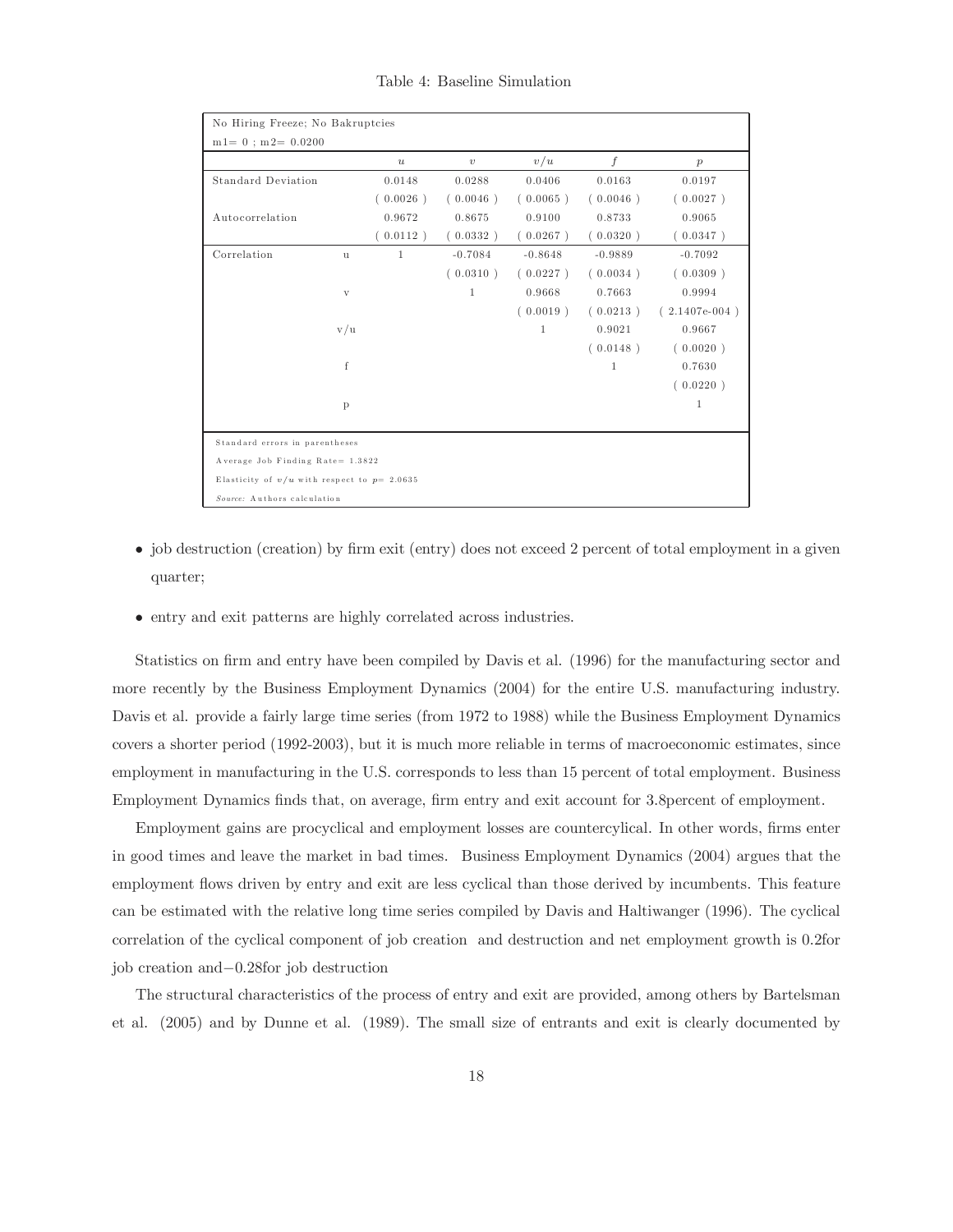Bartelsman et al. (2005). They show that the average firm entering and exit the market features an average size that in the U.S. is approximately 10 percent of the employment of incumbent firms.

Despite their cyclical variability, job gains and losses by incumbent firms never exceed 2 percentage of total employment. The 2 percent refers to the cyclically adjusted measure. In cyclically unadjusted data the cyclicality is as high as 2.5 percent.

#### 6.2 Simulation with Entry and Exit

We now present the simulation of the model with heterogeneous firms. This section focuses on job flows by firm entry and exit, a process that in the model is obtained by the existence of marginal firms, or by firms whose operation is aggregate state contingent. As it is clear from equation (4) firm entry increases with improvements in aggregate conditions while firm exit is more likely when conditions worsen.

In the example we provide there are only 2 type of firms. Type 2 firms are the incumbent firms and have idiosyncratic component  $\eta_2$ . Marginal firms are labelled type 1 firms in Table 4, and feature  $\eta_1 < \eta_2$ . In equilibrium, the job value function of marginal firms turns negative in bad business (formally we have that  $J^{11}$  < 0 and  $J^{12}$  > 0). If there are no wasteful firing costs such firms naturally shed labour and declare bankruptcy. Bankrupt firms shed labour in bad times and in good times post a number of vacancies so as to satisfy their long run employment size. We calibrate marginal firms so that  $\eta_1 = -0.26$ . The corresponding value functions, or the results of the functional equation 4, yields values  $J^{11} = 0.5$  and  $J^{12} = -0.2$ . The latter condition ensures entry and exit in equilibrium.

Note that the marginal firms are naturally small firms, in line with the basic facts provided above. In our simulation, the long run employment of these firms amounts to only 1 percent of the size of incumbent firms. The most important parameter to calibrate is  $m<sup>1</sup>$  since it regulates the size of employment and vacancy fluctuations induced by firm entry and exit  $(m<sup>1</sup>l<sup>1</sup>)$ . From the macroeconomic standpoint the constraint on  $m<sup>1</sup>$  is provided by the employment loss accounted for by firm exit. Such measure does not exceeds 2 percent of total employment. Since bankruptcy in the model takes place only when the macroconditions change, the relevant statistics is not the average employment loss induced by bankruptcy (which in the simulated data would be very small) but rather the maximum loss.

Further, with respect to the calibration of Table 4, in the new set of simulation it is necessary to reduce the size of the aggregate shocks  $p_1$  and  $p_2$  so as to obtain an aggregate standard deviation around 2 percent, as in the U.S. data. These values are reported in the bottom of Tables 5 and 6.

Table 5 reports the results of the simulations. The hiring and firing induced by the entry and exit of these small firms increases the amplification power of the model. The standard deviation of the vacancy unemployment ratio increases to 0.07, and now accounts for almost 20 percent of the total amplification of productivity shocks displayed in the data. Table 5 shows that the maximum amount of job losses accounted for bankruptcy displayed in Table 5 amounts to some 2 percent of the total labour force. The presence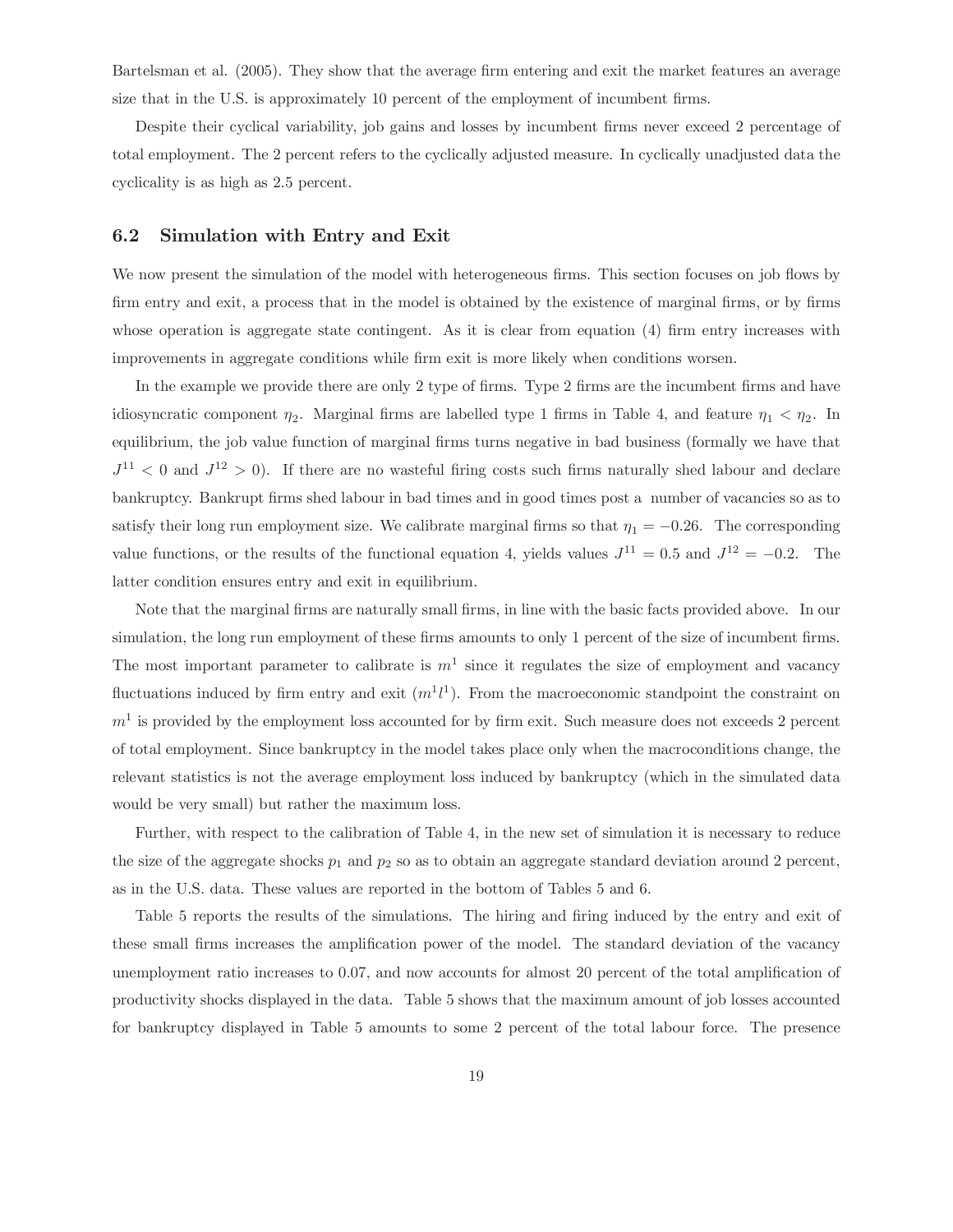of bankruptcy works mainly through the standard deviation of unemployment, which appears to increase substantially with respect to the simulations of Table in 4. The results of Table 5 show that explicitly considering bankruptcy by marginal firms double the propagation power of the model .

| No hiring Freeze; Bankruptcies                   |              |                  |              |              |                 |                  |
|--------------------------------------------------|--------------|------------------|--------------|--------------|-----------------|------------------|
| $m1 = 0.1100$ ; $m2 = 0.0200$                    |              |                  |              |              |                 |                  |
|                                                  |              | $\boldsymbol{u}$ | $\upsilon$   | v/u          | f               | $\boldsymbol{p}$ |
| <b>Standard Deviation</b>                        |              | 0.0438           | 0.0277       | 0.0682       | 0.0460          | 0.0215           |
|                                                  |              | (0.0084)         | (0.0055)     | (0.0130)     | (0.0055)        | (0.0087)         |
| Autocorrelation                                  |              | 0.8557           | 0.8674       | 0.8636       | 0.8823          | 0.8376           |
|                                                  |              | (0.0208)         | (0.0320)     | (0.0246)     | (0.0286)        | (0.0248)         |
| Correlation                                      | $\mathbf{u}$ | $\mathbf{1}$     | $-0.8030$    | $-0.9697$    | $-0.9982$       | $-0.8022$        |
|                                                  |              |                  | (0.0424)     | (0.0084)     | $(5.2210e-004)$ | (0.0422)         |
|                                                  | $\mathbf{V}$ |                  | $\mathbf{1}$ | 0.9239       | 0.8218          | 0.9990           |
|                                                  |              |                  |              | (0.0164)     | (0.0377)        | $(6.1905e-004)$  |
|                                                  | v/u          |                  |              | $\mathbf{1}$ | 0.9762          | 0.9230           |
|                                                  |              |                  |              |              | (0.0062)        | (0.0162)         |
|                                                  | f            |                  |              |              | 1               | 0.8188           |
|                                                  |              |                  |              |              |                 | (0.0374)         |
|                                                  | $\mathbf{p}$ |                  |              |              |                 | $\mathbf 1$      |
| $\gamma = 0.7700$                                |              |                  |              |              |                 |                  |
| $p^2 = 0.0300$ ; $p^1$ -0.0300                   |              |                  |              |              |                 |                  |
| Average Job Finding Rate= 1.3397                 |              |                  |              |              |                 |                  |
| Elasticity of $v/u$ with respect to $p = 3.1713$ |              |                  |              |              |                 |                  |
| Maximum Job Loss by Bankruptcy = $0.0202$        |              |                  |              |              |                 |                  |
| Standard errors in parentheses                   |              |                  |              |              |                 |                  |
| Source: Authors calculation                      |              |                  |              |              |                 |                  |

Table 5: Bankruptcy Simulation

#### 6.3 Simulation with Hiring Freeze

The process of firm entry and exit modeled above suggests that the value of business in marginal firms fluctuates between  $J^{11} = 0.5$  and  $J^{12} = -0.2$ . This implies that a wasteful firing costs of only 20 percent of average productivity is sufficient to generate a hiring freeze. In what follows, we simulate the model under a hiring freeze by assuming that such admittedly small firing costs exist in the economy.

The simulations in the case of hiring freeze is reported in Table 6. A hiring freeze acts mainly through the behavior of vacancies, so that their explicit consideration should increase the dynamic response of vacancies to productivity shocks. This is what we find in Table 6. The variability of the vacancy unemployment ratio accounted by the model increases to 0.077, accounting almost for 20 percent of the variability in the data. Note that in the simulations proposed the marginal firms, albeit small, are fairly numerous and account for some [17] percent of employment. In other words, some 17 percent of employment is employed in firms that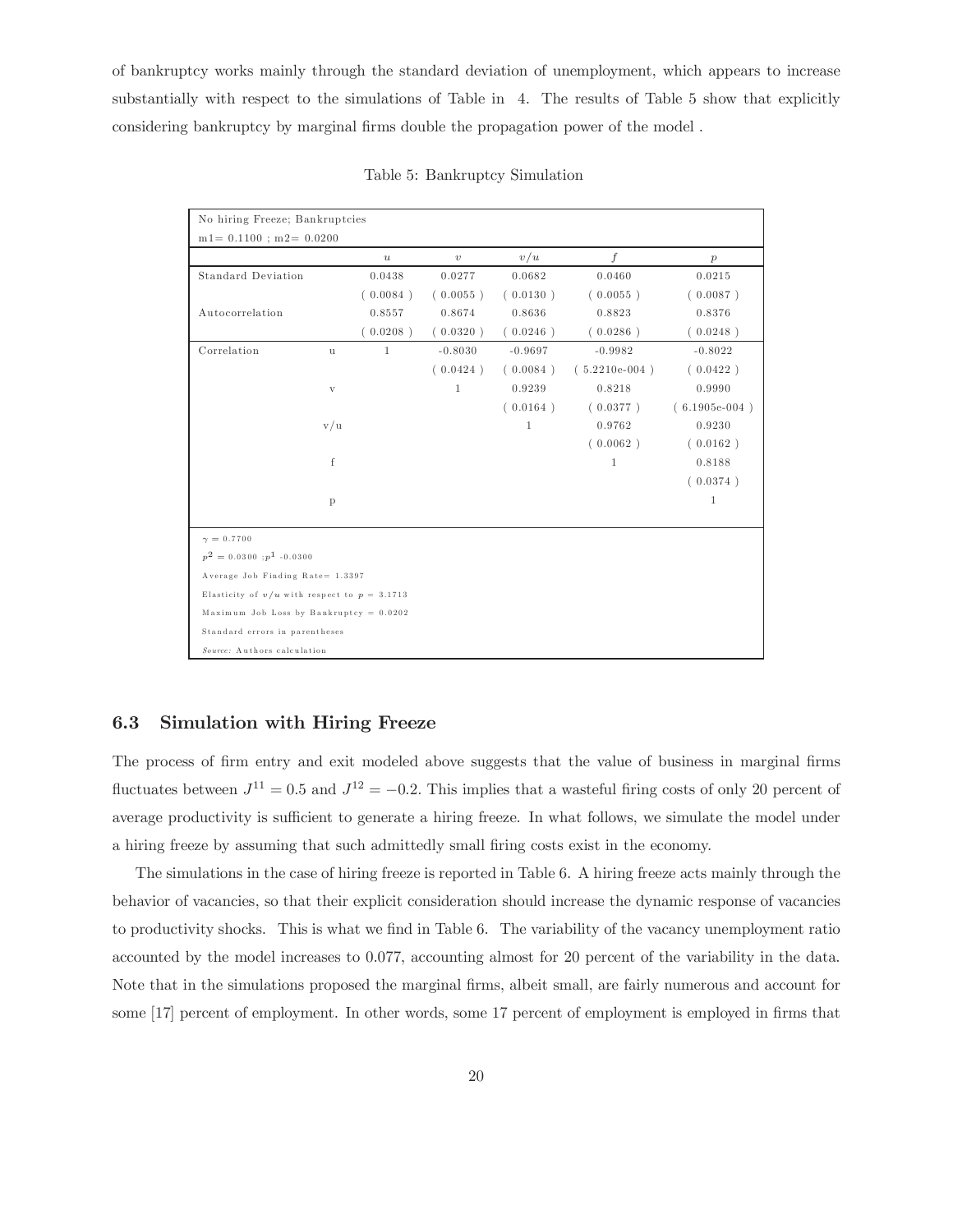shut down their entire vacancy posting in bad times.

In the case of hiring freeze it is more difficult to calibrate the number of marginal firms. As Shimer (2005b) points out, "most contractions in employment are achieved by firms choosing to hire fewer workers", but there is no direct evidence for the size of this effect. As a matter of exercise, the number of marginal firms experiencing a hiring freeze can be increased substantially, and in Table 7 is as high as 40 percent of total employment. In such extreme case, the model is able to account for 35 percent of the total amplification displayed by U.S. data.

| Hiring Freeze; No Bankruptcies                        |              |                  |              |              |                  |                 |  |
|-------------------------------------------------------|--------------|------------------|--------------|--------------|------------------|-----------------|--|
| $m1 = 0.1200$ ; $m2 = 0.0200$                         |              |                  |              |              |                  |                 |  |
|                                                       |              | $\boldsymbol{u}$ | $\upsilon$   | v/u          | $\boldsymbol{f}$ | p               |  |
| <b>Standard Deviation</b>                             |              | 0.0285           | 0.0548       | 0.0779       | 0.0310           | 0.0213          |  |
|                                                       |              | (0.0056)         | (0.0100)     | (0.0144)     | (0.0100)         | (0.0060)        |  |
| Autocorrelation                                       |              | 0.9787           | 0.8760       | 0.9169       | 0.8824           | 0.9514          |  |
|                                                       |              | (0.0057)         | 0.0224)      | (0.0173)     | (0.0213)         | (0.0171)        |  |
| Correlation                                           | $\mathbf u$  | $\mathbf{1}$     | $-0.7218$    | $-0.8727$    | $-0.9931$        | $-0.7246$       |  |
|                                                       |              |                  | (0.0219)     | (0.0159)     | (0.0019)         | (0.0217)        |  |
|                                                       | $\mathbf{V}$ |                  | $\mathbf{1}$ | 0.9677       | 0.7819           | 0.9998          |  |
|                                                       |              |                  |              | (0.0018)     | (0.0148)         | $(8.1558e-005)$ |  |
|                                                       | v/u          |                  |              | $\mathbf{1}$ | 0.9126           | 0.9686          |  |
|                                                       |              |                  |              |              | (0.0099)         | (0.0018)        |  |
|                                                       | f            |                  |              |              | $\mathbf{1}$     | 0.7829          |  |
|                                                       |              |                  |              |              |                  | (0.0149)        |  |
|                                                       | $\mathbf{p}$ |                  |              |              |                  | $\mathbf{1}$    |  |
|                                                       |              |                  |              |              |                  |                 |  |
| Standard errors in parentheses                        |              |                  |              |              |                  |                 |  |
| $\gamma$ 0.6000                                       |              |                  |              |              |                  |                 |  |
| $\eta_1 - 0.2600$                                     |              |                  |              |              |                  |                 |  |
| $p^2$ 0.0290 : $p^1$ -0.0290                          |              |                  |              |              |                  |                 |  |
| Average Job Finding Rate 1.4286                       |              |                  |              |              |                  |                 |  |
| Elasticity of $v/u$ with respect to $p 3.6579$        |              |                  |              |              |                  |                 |  |
| Maximum employment by firms that freeze hiring 0.1763 |              |                  |              |              |                  |                 |  |
| Source: Authors calculation                           |              |                  |              |              |                  |                 |  |

Table 6: Hiring Freeze Simulation

## 7 Discussion and Literature Review

The ability of the matching model of unemployment to account for the business cycle properties of the U.S. labour market has sparked a large open debate in the macroeconomics of the labour market. Shimer calibration showed that the  $MP$  model accounts for only 10 percent of the total variability of the vacancy unemployment ratio. He claims that such inability is linked to the wage variability of the Nash Bargaining wage used in the standard model. As he argues in his paper, following an increase in labor productivity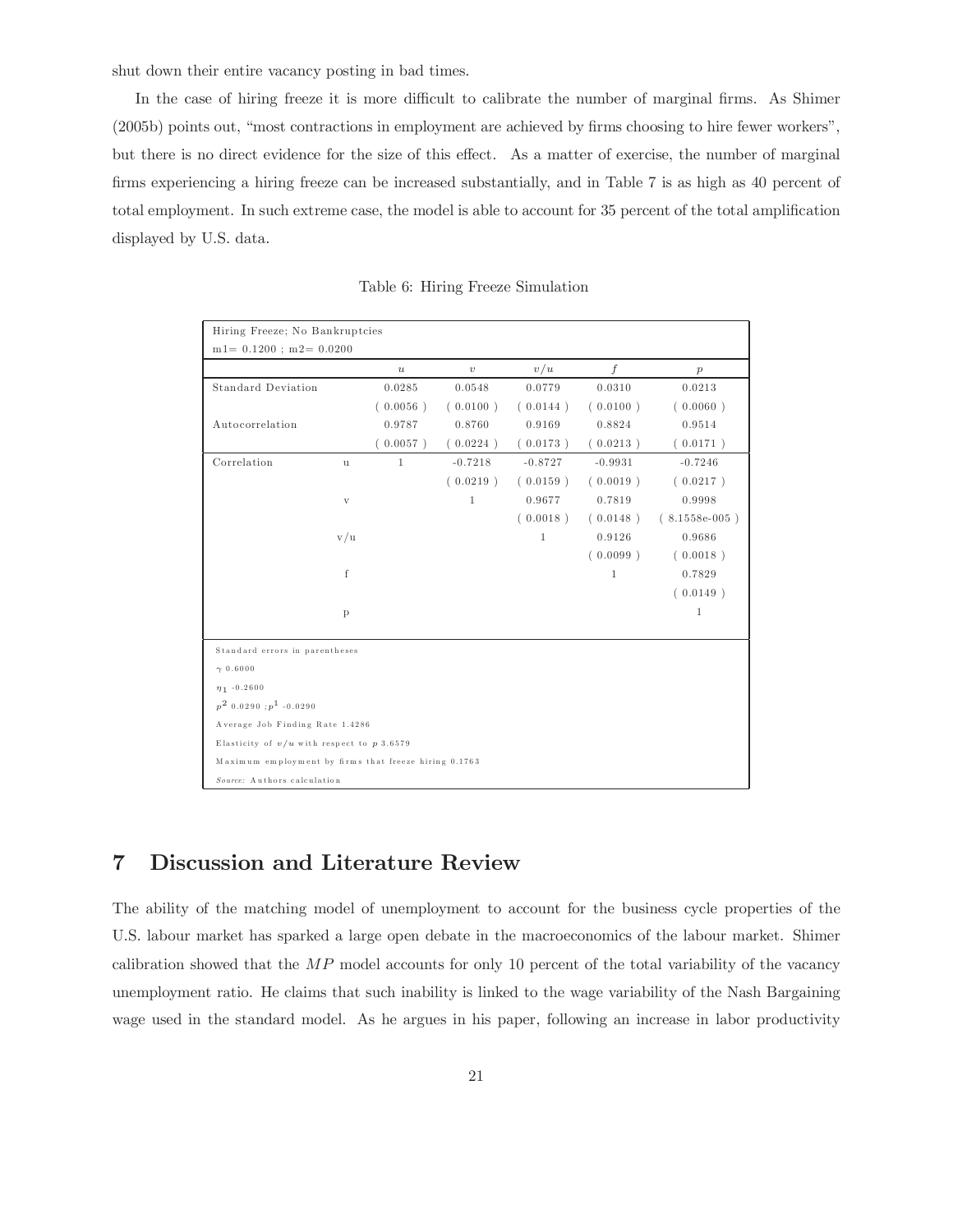| Hiring Freeze; No Bankruptcies                         |              |                  |              |              |                  |                  |  |
|--------------------------------------------------------|--------------|------------------|--------------|--------------|------------------|------------------|--|
| $m1 = 0.3600$ ; $m2 = 0.0200$                          |              |                  |              |              |                  |                  |  |
|                                                        |              | $\boldsymbol{u}$ | $\upsilon$   | v/u          | $\boldsymbol{f}$ | $\boldsymbol{p}$ |  |
| <b>Standard Deviation</b>                              |              | 0.0528           | 0.0998       | 0.1445       | 0.0578           | 0.0215           |  |
|                                                        |              | (0.0096)         | (0.0162)     | (0.0240)     | (0.0162)         | (0.0103)         |  |
| Autocorrelation                                        |              | 0.9770           | 0.8685       | 0.9111       | 0.8779           | 0.9495           |  |
|                                                        |              | (0.0067)         | (0.0263)     | (0.0215)     | (0.0244)         | (0.0152)         |  |
| Correlation                                            | u            | $\mathbf{1}$     | $-0.7678$    | $-0.8960$    | $-0.9923$        | $-0.7732$        |  |
|                                                        |              |                  | (0.0197)     | (0.0143)     | (0.0021)         | (0.0192)         |  |
|                                                        | $\mathbf{V}$ |                  | $\mathbf{1}$ | 0.9724       | 0.8287           | 0.9998           |  |
|                                                        |              |                  |              | (0.0016)     | (0.0114)         | $(3.9768e-005)$  |  |
|                                                        | v/u          |                  |              | $\mathbf{1}$ | 0.9355           | 0.9742           |  |
|                                                        |              |                  |              |              | (0.0072)         | (0.0016)         |  |
|                                                        | f            |                  |              |              | $\mathbf{1}$     | 0.8321           |  |
|                                                        |              |                  |              |              |                  | (0.0112)         |  |
|                                                        | $\mathbf{p}$ |                  |              |              |                  | 1                |  |
|                                                        |              |                  |              |              |                  |                  |  |
| Standard errors in parentheses                         |              |                  |              |              |                  |                  |  |
| $\gamma = 0.6600$                                      |              |                  |              |              |                  |                  |  |
| $\eta_1 = -0.2600$                                     |              |                  |              |              |                  |                  |  |
| $p^2 = 0.0290 : p^1 = -0.0290$                         |              |                  |              |              |                  |                  |  |
| Average Job Finding Rate= 1.4342                       |              |                  |              |              |                  |                  |  |
| Elasticity of $v/u$ with respect to $p=6.7283$         |              |                  |              |              |                  |                  |  |
| Maximum employment by firms that freeze hiring= 0.3861 |              |                  |              |              |                  |                  |  |
| Source: Authors calculation                            |              |                  |              |              |                  |                  |  |

Table 7: Extreme Hiring Freeze Simulation

vacancy posting increases, but "the increase in hiring also shorten unemployment duration, raising workers' threat point in wage bargaining, and therefore raising the expected present value of wages in new jobs. Higher wages absorb most of the productivity increase, eliminating the incentive for vacancy creation. As a result, fluctuations in labor productivity have little impact on the unemployment, vacancy, and job finding rates".

Hall (2005) finds that a rigid wage, not conditioned on the aggregate state and consistent with the bargaining set can explain the volatility of unemployment given quantitative specification of the other elements of the model. More recently Mortensen and Nagypal (2005) argue that a fixed wage is not the solution to the low amplification power of the model. The key difficulty for matching the vacancy unemployment ratio is a large difference between labor productivity and the wage implied by the standard model. The easiest way to show this key result is to consider the simplest matching model without aggregate shocks and a fixed wage (See Appendix and Mortensen and Nagypal, section 3.43). The elasticity of the vacancy unemployment rate

<sup>&</sup>lt;sup>3</sup>In the appendix we also show that a generalization of our model with vacancy costs that take the form  $c(v) = c_0 + cv$ converges to the same baseline matching model when the  $c \to 0$ ,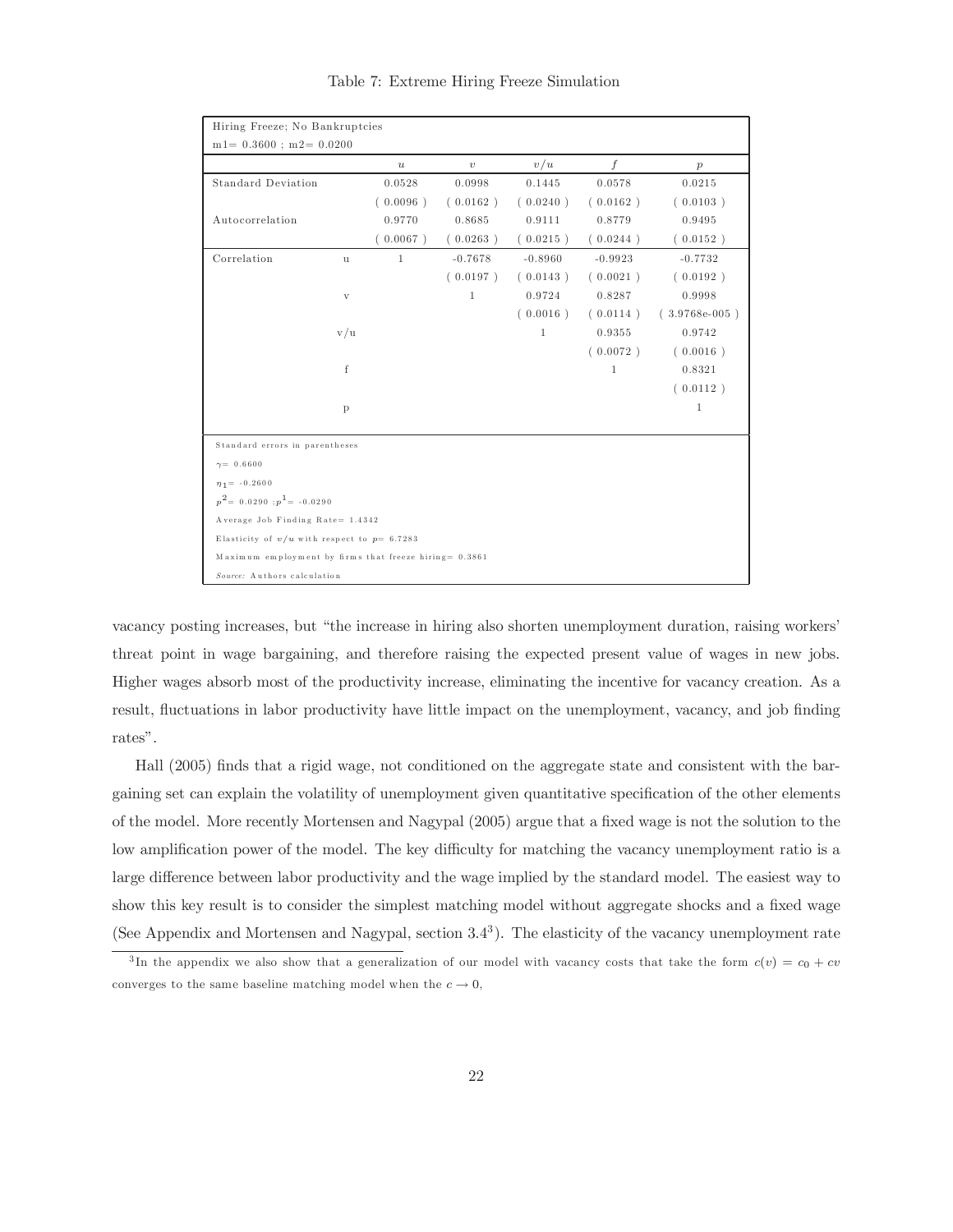to productivity p is

$$
\varepsilon_{\theta,p} = \frac{p}{\alpha(p-w)}
$$

where  $\alpha$  is the elasticity of the matching function and w is the fixed wage. This suggests that the size of  $p-w$  is a key parameter in this simple model, and only wages very close to the productivity can dramatically increase this elasticity. Indeed,  $\varepsilon_{\theta,p}$  tends to infinity as the wage tends to average productivity. Manovksii and Hagedorn (2005) were the first to point out that a wage very close to productivity would perfectly match the required elasticity. They calibrated  $(p - w)/w$  to be around 3 percent of employment on the basis of the average profit rate in the U.S. economy and their calibration match the required elasticity. In general it is far from obvious that one can use  $p - w$  as the profit rate, since the model has no capital costs and other factors.

The spirit of this paper, in relation to the debate in the literature outlined above, is the focus on firm heterogeneity. Our results can be interpreted as follows. There is more than one type of firm, and alongside stable firms, which behave very similarly to those modeled in the standard model, there is a marginal fringe of firms whose vacancy posting behavior is very volatile. For such marginal firms, whose nature of operation changes dramatically between good and bad times, the ratio  $p/(p - w)$  is indeed very small, and thus contributes substantially to increase aggregate volatility and the model's ability to match the data. Firms who go bankrupt and firms that experience hiring freeze must necessarily act on a margin for which the profit rate is very small. The composition effect between these firms can be important for the macroeconomy.

These claims can be made more formal by considering the elasticity of the vacancy unemployment calculated in our model. Recall that the definition of the job filling rate can be expressed (neglecting any j and time index) as

$$
q = \gamma^{-\alpha} \theta^{-\alpha}
$$

where  $\theta$  is market tightness or the vacancy unemployment ratio  $\frac{V}{U}$ . Using the steady definition of equation 9 one has

$$
\rho \gamma^{-(1+\alpha)} \theta^{-(1+\alpha)} + \gamma^{-2\alpha} \theta^{-2\alpha} = \frac{\rho c(r+\rho)}{\sum_{i} m^{i} [p + \eta^{i} - w]}
$$
(13)

The definition of the elasticity of the matching function with respect to aggregate productivity p is  $\varepsilon_{\theta,p} = \frac{\partial \theta}{\partial p} \frac{p}{\theta}$ so that its analytic expression reads

$$
\varepsilon_{\theta,p} = h(\theta) \frac{p}{(p-w) + \frac{\Sigma_i m^i \eta^i}{\Sigma_i m^i}}
$$

$$
h(\theta) = \frac{\rho \gamma^{-(1+\alpha)} \theta^{-\alpha} + \gamma^{-2\alpha} \theta^{-2\alpha - 1}}{\rho (1+\alpha) \gamma^{-(1+\alpha)} \theta^{-\alpha} + 2\alpha \gamma^{-2\alpha} \theta^{(-2\alpha - 1)}}
$$

In our baseline simulation with  $I = 1$  and  $\eta^2 \approx 0$ . The average value of  $\theta$  is around 12, so that simple substitution for the calibrated statistics above gives a value of the elasticity equal to 2.6. Such value, albeit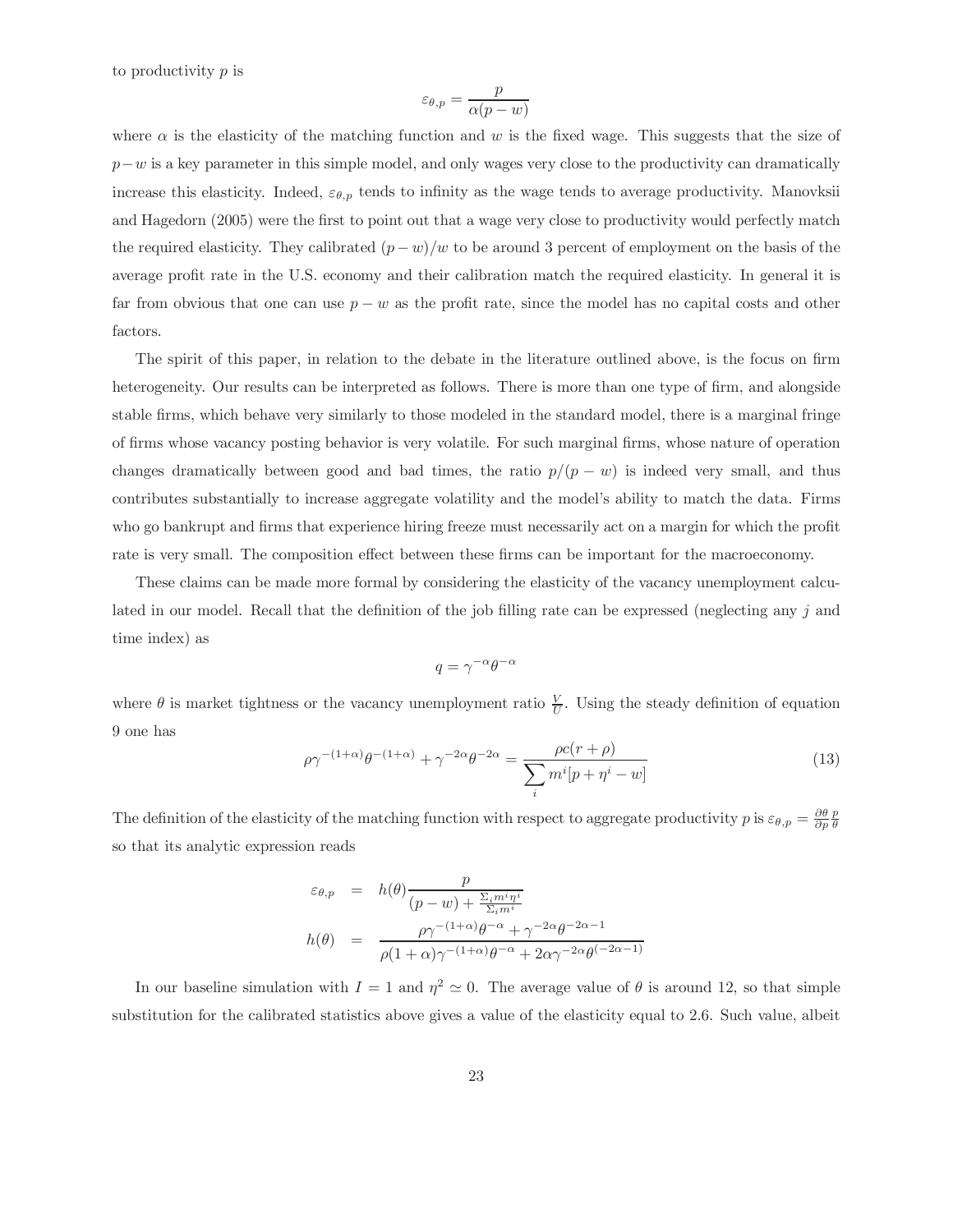larger than the simulated value of Table 4, shows that the steady state appromixation of the elasticity is quantitatively relevant.

Consider the model with only two type of firms that we have solved. While stable firms have  $\eta^2 \simeq 0$ marginal firms that are close to bankruptcy are such that  $\eta^1 \simeq w - p$ . This implies that

$$
\varepsilon_{\theta,p} \simeq \begin{cases} h(\theta^j) \frac{p^j}{(p^j - w)(1 - \frac{m^1}{m^1 + m^2})} & \text{if } p^j = p^2\\ h(\theta^j) \frac{p}{(p - w)} & \text{if } p^j = p^1 \end{cases}
$$

In this approximation it is clear that marginal firms in good times can increase substantially the amplification power of the model. Such amplification power, captured by the fraction  $\frac{m_1}{m_1+m_2}$  depends on their relative size, and it is thus not surprising that the elasticity increase most in the extreme hiring freeze scenario. In the case of bankruptcy, where we calibrate the statistics  $m^1/(m^1 + m^2)$  to be 0.84 the elasticity in good times increase by a multiplier factor equal to 6. Note, however, that the the overall elasticity depends also on its value in bad times and on the function  $h(\theta^j)$ , which is negatively related to  $\theta$ . This latter effects works in the opposite direction and tends to reduce the estimated elasticity. Further, note that the elasticity obtained by the analytical expression tends to be larger than the one obtained by the numerical simulation. This difference is linked to the slow downsizing of employment toward the steady state value in the simulations, while the elasticity assumed above is valid when the economy is already in steady state.

By focussing on firm heterogeneity, the paper has not dealt with wage determination issues. Even though wage variability is not the key determinants of unemployment dynamics, as we argued above, the fixed wage assumed in this paper can be hard to swallow. Focusing on a static version of the paper, the appendix shows that it is possible to obtain a full general equilibrium with endogenous wage, where the firm wage is obtained by rent sharing.

# 8 Conclusion

The paper has proposed a matching model of unemployment with firms active along both the intensive and extensive margin. In the standard model of unemployment, firms are not well defined and there is no distinction between firms and jobs. In the model we propose a convex cost for vacancy posting ensures that firms have a well defined long run position. On the intensive margin workers quits the firm at an exogenous attrition rate, and firms continuously post new vacancies. The steady state version of the model delivers predictions that are very similar to those of the standard matching model.

With aggregate productivity shocks, the model can easily generate job flows on the extensive margins of firm entry and exit. The paper characterizes a hiring freeze and a bankruptcy. Hiring freeze is experienced by those firms that shut down their vacancy posting behavior in adverse business conditions, and let employment downsizing be governed by workers' natural attrition. Bankrupt firms leave the market altogether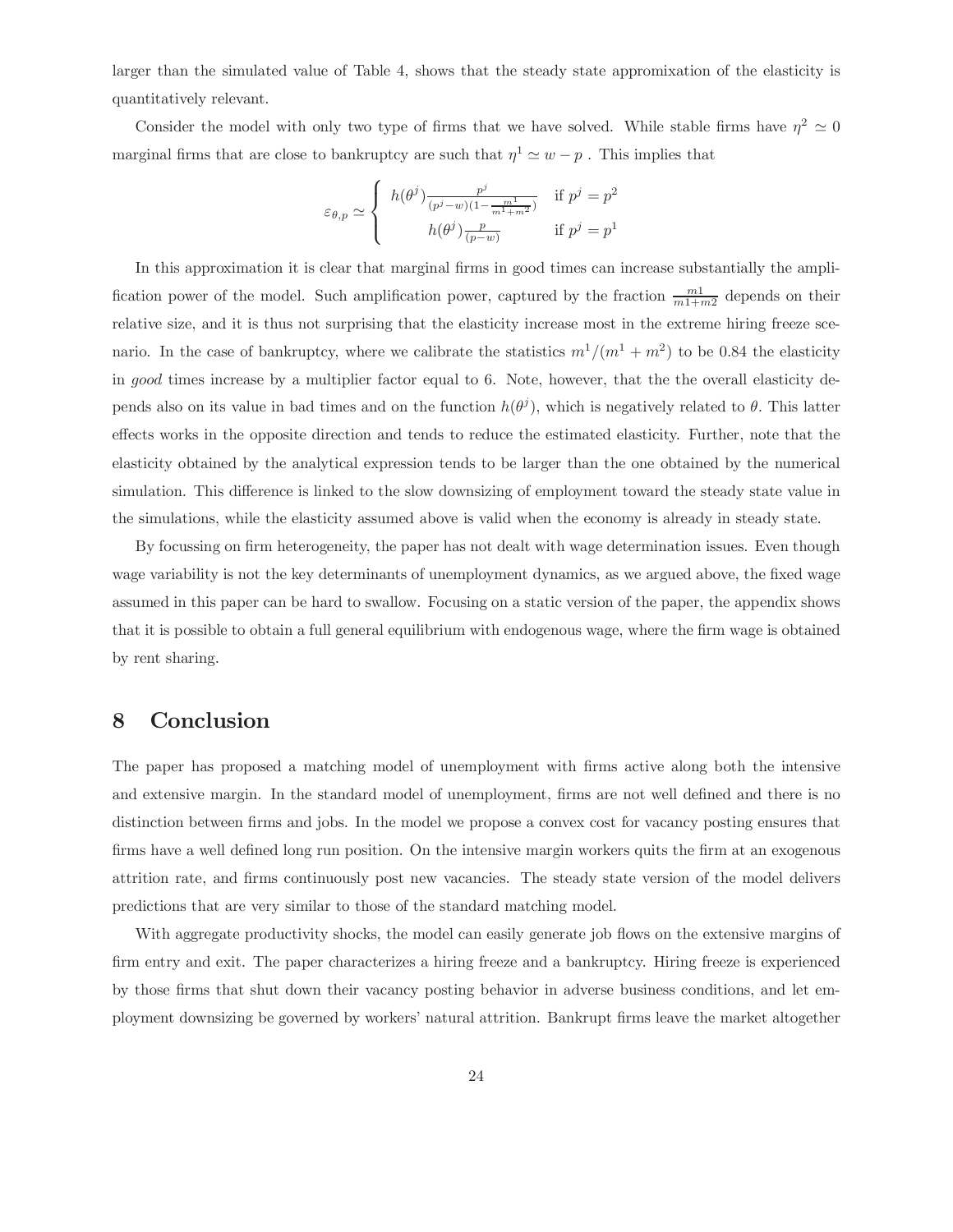in the face of adverse shocks. The paper has shown that the modeling of these phenomena has aggregate consequences. The quantitative exercise in the paper has shown that considering these phenomena can increase the responsiveness of the vacancy unemployment fluctuations up to 30 percent of the total variability observed in U.S. data.

# 9 Appendix:

#### .1 Comparative Static of the Steady State Equilibrium

The expression for  $q^j$  can be written as

$$
(q^j)^{\frac{1+\alpha}{\alpha}} = \frac{\rho - k^j (q^j)^2}{\gamma k^j \rho}
$$

 $\frac{\partial q^j}{\partial k^j}$  < 0 Differentiating with respect to  $k^j$  one has

$$
[(\frac{1+\alpha}{\alpha})(q^j)^{\frac{1}{\alpha}} + 2\frac{q^j}{\gamma\rho}]\frac{\partial q^j}{\partial k^j} = \frac{-2\gamma\rho^2}{(\gamma k^j\rho)^2}
$$

 $\frac{\partial q^j}{\partial \gamma}$  < 0. Differentiating with respect to  $\gamma$  one has

$$
[(\frac{1+\alpha}{\alpha})(q^j)^{\frac{1}{\alpha}} + 2\frac{q^j}{\gamma \rho}]\frac{\partial q^j}{\partial \gamma} = \frac{-[\rho - k^j(q^j)^2]k^j\rho}{(\gamma k^j\rho)^2}
$$

Since  $\gamma$  measures the size of frictions

 $\frac{\partial q^j}{\partial \alpha} > 0$ . Differentiating with respect to  $\alpha$  one has

$$
-\frac{1}{\alpha^2}(q^j)^{\frac{1}{\alpha}+1} + (\frac{1}{\alpha}+1)(q^j)^{\frac{1}{\alpha}}\frac{\partial q}{\partial \alpha} = -k^j 2q^j \frac{\partial q}{\partial \alpha}
$$

 $\frac{\partial q^j}{\partial \rho} > 0$  Differentiating with respect to  $\rho$  one has

$$
[(\frac{1+\alpha}{\alpha})(q^j)^{\frac{1}{\alpha}} + 2\frac{q^j}{\gamma \rho}]\frac{\partial q^j}{\partial \rho} = \frac{\gamma(k^j)^2(q^j)^2}{[\gamma k^j \rho]^2}
$$

#### .2 Deriving the Fundamental Differential Equation

$$
1 - \sum_{i} m^{i} l_{t}^{ij} = \gamma (q_{t}^{j})^{\frac{1}{\alpha} + 1} k^{j}
$$
\n(14)

and taking the time derivative one has that

$$
-\sum_i m^i \dot{l}^{ij}_t = \gamma k^j (q^j_t)^{\frac{1}{\alpha}} \dot{q}^j_t
$$

Making use of the definition of employment dynamics  $\ddot{t}^{ij}_t$  at the firm level it follows that

$$
\rho \sum_{i} m^i l_t^{ij} - q_t^j \sum_i m^i v_t^{ij} = \gamma k^j (q_t^j)^{\frac{1}{\alpha}} \dot{q}_t^j
$$

And using equation 14 and the optimal vacancy posting  $v_t^{ij} = q_t^j \frac{J_t^{ij}}{c}$ 

$$
\rho[1 - (q_t^j)^{\frac{1}{\alpha} + 1} k^j \gamma] - (q_t^j)^2 k^j = \gamma k^j (q_t^j)^{\frac{1}{\alpha}} \dot{q}_t^j
$$

which can be written as

$$
(q_t^j)^{\frac{1}{\alpha}} \dot{q}_t^j + \frac{1}{\gamma} (q_t^j)^2 - \frac{\rho [1 - (q_t^j)^{\frac{1}{\alpha} + 1} k^j \gamma]}{\gamma k^j} = 0
$$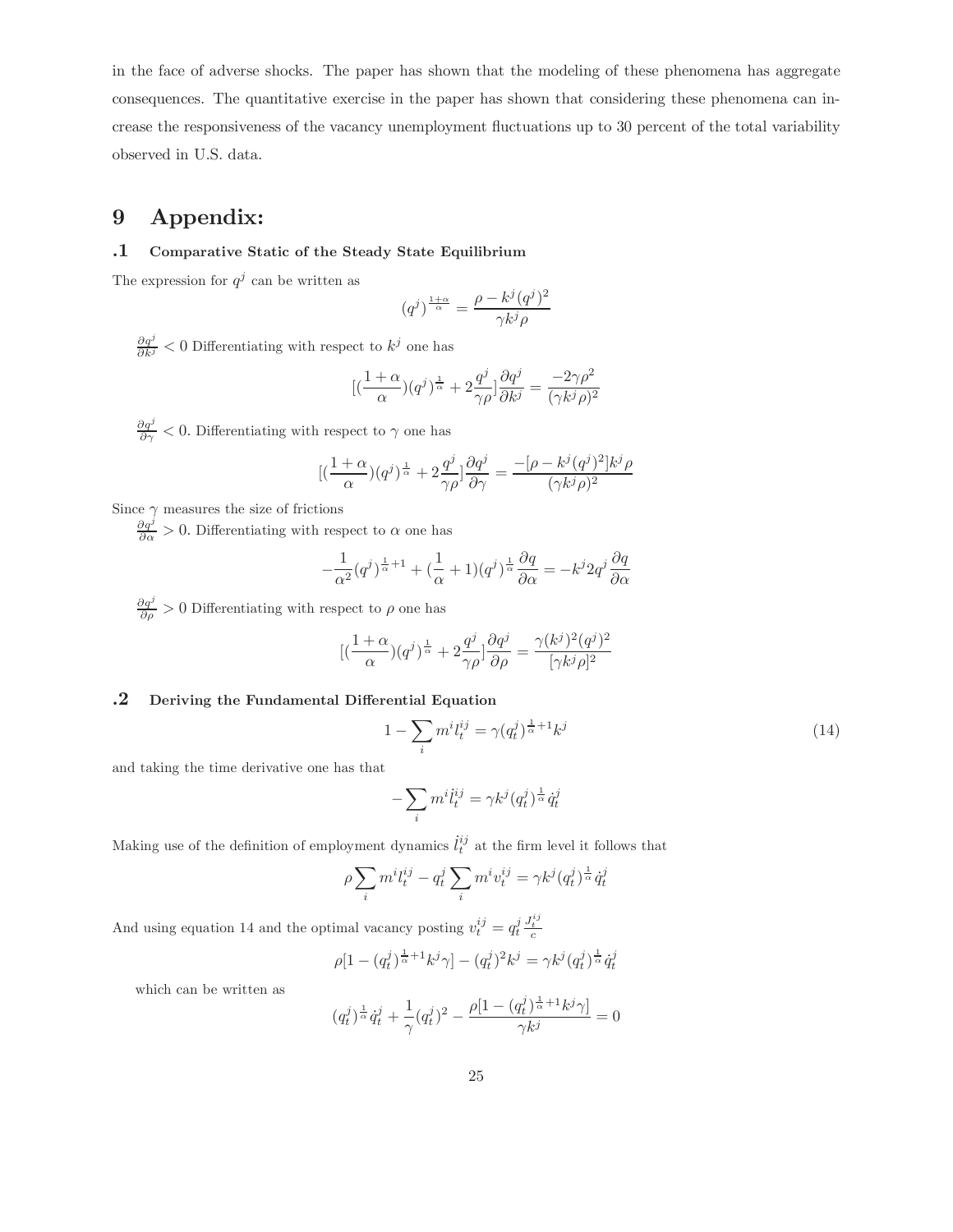#### .2.1 Baseline Matching Model with Exogenous Wage

The matching function is indicated with  $q(\theta)$  The value function of a vacancy and a filled job read

$$
rV = -c_0 + q(\theta)[J - V]
$$

$$
(r + \rho)J = p - w + \rho V
$$

so that free entry  $(V = 0)$  implies

$$
\frac{c_0}{q(\theta)} = \frac{p - w}{r + \rho}
$$

Implicitly differentiating with respect to  $\theta$  one has

$$
\alpha(\theta) \frac{(p-w)}{\theta} \frac{\partial \theta}{\partial p} = 1
$$

where  $\alpha(\theta)$  is the absolute value of the elasticity of q with respect to  $\theta$ . The elasticity of  $\theta$  with respect to p reads

$$
\varepsilon_{\theta,p} = \frac{\partial \theta}{\partial p} \frac{p}{\theta} = \frac{p}{\alpha(\theta)(p-w)}
$$

Note that if the matching function is  $q = \theta^{-\alpha} \alpha(\theta) = \alpha$ .

#### .3 Convergence of the Convex Model to a Baseline Matching Model

One can easily show that the model of this paper nests the baseline matching model described above as a special case. Suppose that the marginal cost of vacancy posting take the form

$$
c(v) = c_0 + cv
$$

where it is clear that throughout the paper we assumed that  $c_0 = 0$ . Assume, for simplicity that there is only one type of firm  $(i = 1)$  and that business conditions are stationary  $(\lambda = 0)$ . Optimal vacancy posting in the representative firm reads

$$
(c_0 + cv) = qJ
$$

where  $J = \frac{p-w}{r+\rho}$  as in the previous section. Aggregate consistency requires

$$
q^{-\frac{1}{\alpha}} = \frac{\gamma mV}{1 - ml}
$$

which simplifies to

$$
q^{-\frac{1}{\alpha}} = \frac{\gamma \kappa q - c_0}{c - \frac{q^2 \kappa}{\rho} + \frac{c_0 q}{\rho}}
$$

where  $\kappa = mJ$ . The previous equation is simply a generalization of equation 10. By simple algebra the equation can be written as

$$
[\kappa-\frac{c_o}{q}][\gamma q^{(1/\alpha+1)}+\frac{q^2}{\rho}]=c
$$

Note that as  $c \to 0$  the solution of the previous equation becomes

$$
mJ = \frac{c_o}{q}
$$

which the standard matching model with linear vacancy costs.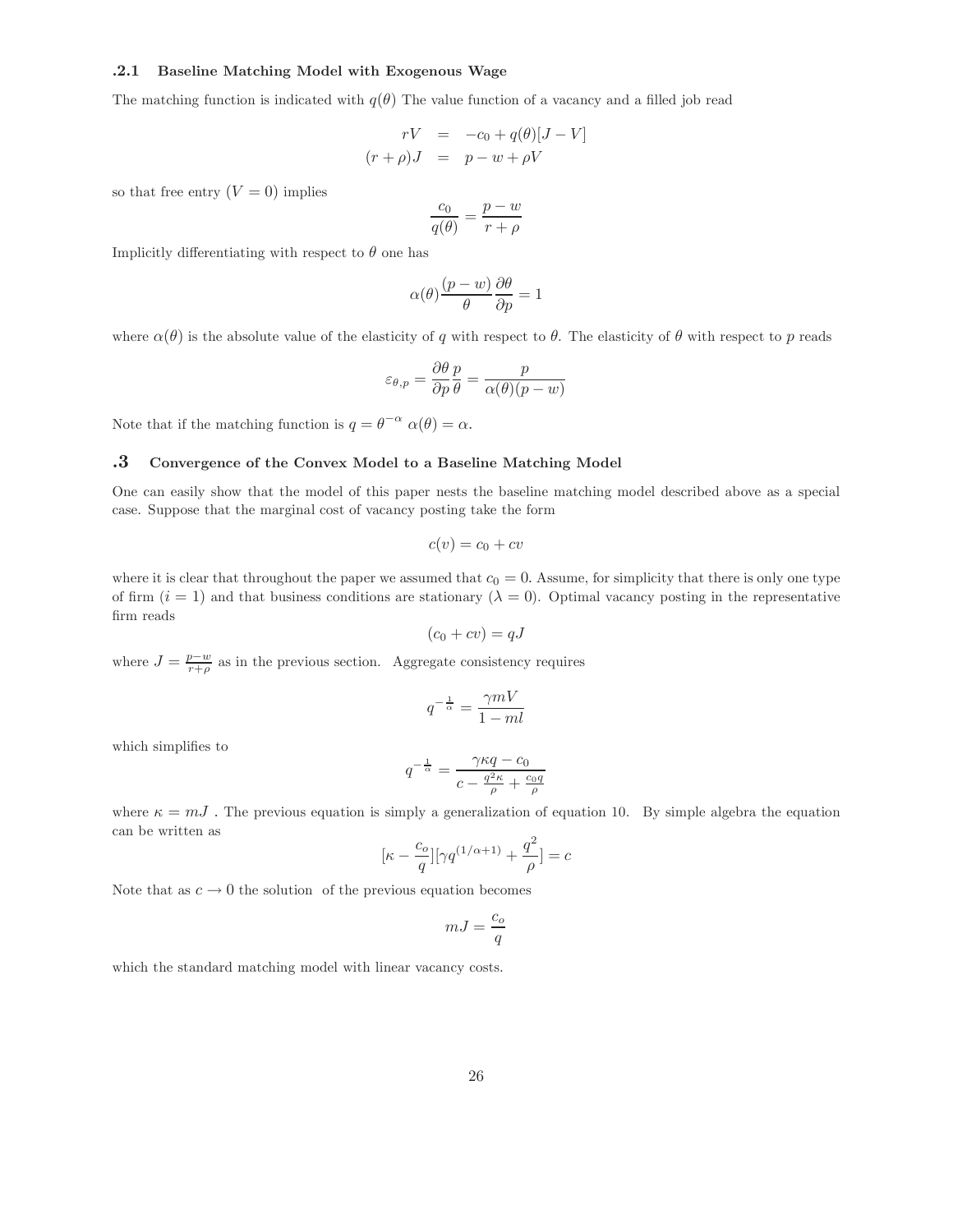#### .3.1 Elasticity in the Model with convex vacancy posting

The job filling rate can be expressed as

$$
q = \gamma^{-\alpha} \theta^{-\alpha}
$$

where  $\theta$  is market tightness, and using the steady definition of equation 9 one has

$$
\rho \gamma^{-(1+\alpha)} \theta^{-(1+\alpha)} + \gamma^{-2\alpha} \theta^{-2\alpha} = \frac{\rho}{\frac{c}{r+\rho} \sum_{i} m^i [p + \eta^i - w]}
$$
(15)

The definition of the elasticity of the matching function with respect to aggregate productivity p is  $\varepsilon_{\theta,p} = \frac{\partial \theta}{\partial p} \frac{p}{\theta}$  so that implicitly differentiating equation 13 with respect to  $\theta$  one has

$$
-\left\{\rho(1+\alpha)\gamma^{-(1+\alpha)}\theta^{-\alpha}+2\alpha\gamma^{-2\alpha}\theta^{(-2\alpha-1)}\right\}\frac{\partial\theta}{\partial p}=-\frac{\rho}{\frac{c}{r+\rho}}\frac{\displaystyle\sum_{i}m^{i}}{\displaystyle\sum_{i}m^{ii}[p+\eta^{i}-w]^{2}}
$$

and using again equation 13 one has

$$
\frac{\partial \theta}{\partial p} = \frac{\rho \gamma^{-(1+\alpha)} \theta^{-(1+\alpha)} + \gamma^{-2\alpha} \theta^{-2\alpha}}{\rho (1+\alpha) \gamma^{-(1+\alpha)} \theta^{-\alpha} + 2\alpha \gamma^{-2\alpha} \theta^{(-2\alpha-1)}} \frac{\Sigma_i m^i}{\Sigma_i m^i [p + \eta^i - w]}
$$

so that the elasticity reads

$$
\varepsilon_{\theta,p} = \frac{\rho \gamma^{-(1+\alpha)} \theta^{-\alpha} + \gamma^{-2\alpha} \theta^{-2\alpha-1}}{\rho(1+\alpha)\gamma^{-(1+\alpha)} \theta^{-\alpha} + 2\alpha \gamma^{-2\alpha} \theta^{(-2\alpha-1)}} \frac{p}{(p-w) + \frac{\Sigma_i m^i \eta^i}{\Sigma_i m^i}}
$$
  

$$
\varepsilon_{\theta,p} = h(\theta) \frac{p}{(p-w) + \frac{\Sigma_i m^i \eta^i}{\Sigma_i m^i}}
$$

where

$$
h(\theta) = \frac{\rho \gamma^{-(1+\alpha)} \theta^{-\alpha} + \gamma^{-2\alpha} \theta^{-2\alpha - 1}}{\rho(1+\alpha)\gamma^{-(1+\alpha)} \theta^{-\alpha} + 2\alpha \gamma^{-2\alpha} \theta^{(-2\alpha - 1)}}
$$

#### .4 The Model With Endogenous Wage

We consider a static version of the model with only one type of firm. The value functions read

$$
rA = -cv + q(J - A)
$$
  
\n
$$
rJ = p - w + \rho(A - J)
$$
  
\n
$$
rW = w + \rho(U - W)
$$
  
\n
$$
rU = z + \frac{v}{u}q(W - U)
$$

Free entry implies  $A = 0$  so that the stock of vacancies is determined by  $cv = qJ$ . The surplus from the job is defined as

$$
S = J + W - A - U
$$

and we assume that the wage is set so that the worker gets a fraction  $\beta$  of the total surplus. Using the fact that  $A = 0$  the surplus can be written as

$$
(r+\rho)S = p - z - rU
$$

so that substituting into the firm value function, using the fact that  $J = (1 - \beta)S$  one has that the wage solves

$$
w=(1-\beta)rU+\beta p
$$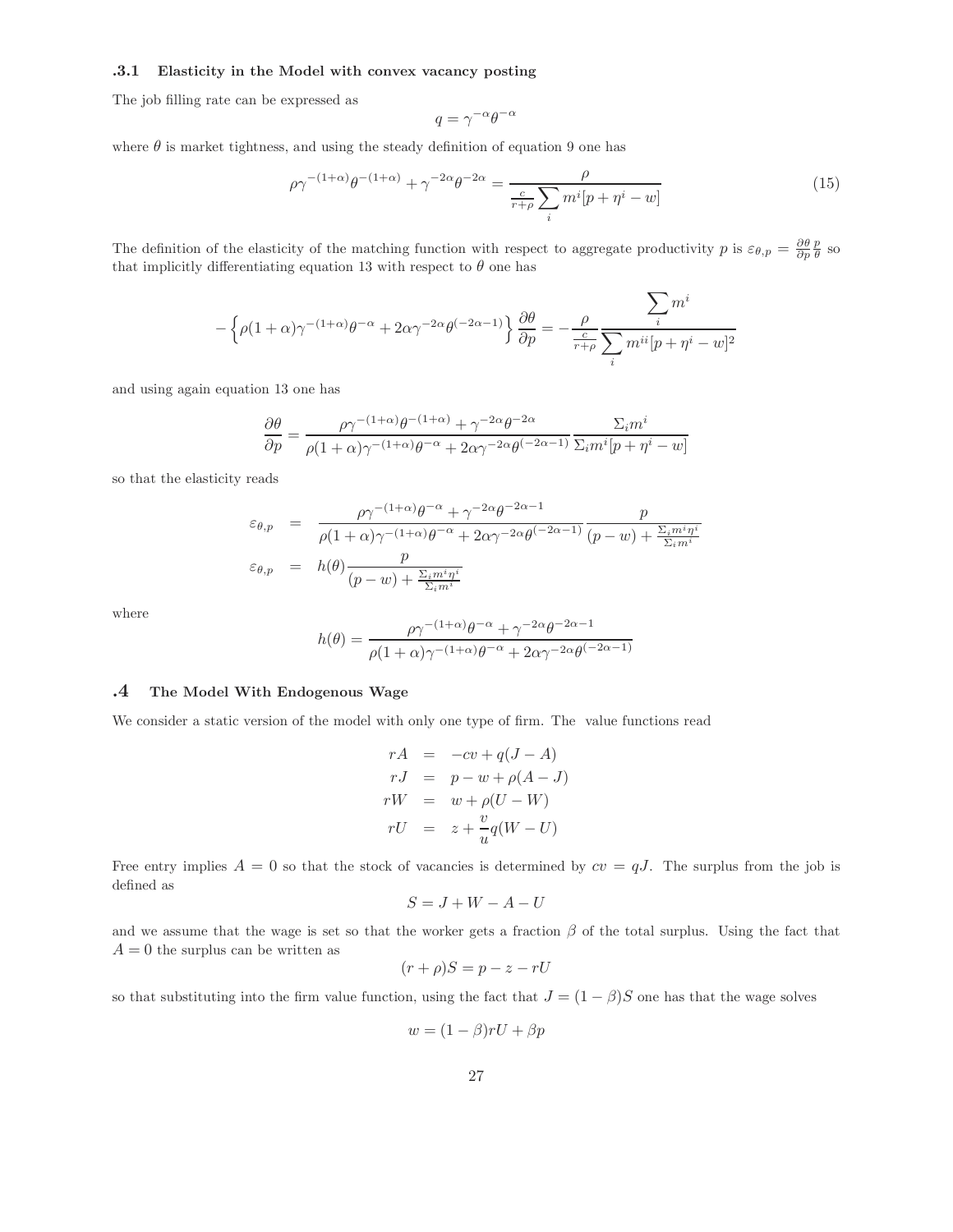exactly as was derived by Bertola and Garibaldi (2001). The expression of the firm in this case reads

$$
J = \frac{(1 - \beta)(p - rU)}{r + \rho}
$$

Using the aggregate consistency over  $q$  one has that

$$
q^{-\frac{1}{\alpha}} = \frac{\frac{\gamma m J q}{c}}{1 - \frac{m J}{c \rho} q^2}
$$

which can be written as

$$
q^{\frac{1}{\alpha}+1} = \frac{(1 - \frac{\Phi}{\rho}(p - rU))q^q}{\gamma \Phi(p - rU)}\tag{16}
$$

where  $\Phi = \frac{m(1-\beta)}{(r+\rho)c}$ . Using the definition of the matching function, and the wage rule  $(W-U = \beta S)$  one has

$$
rU = b + \gamma^{\frac{1}{\alpha}} q^{\frac{\alpha - 1}{\alpha}} \beta(\frac{p - z - rU}{r + \rho})
$$
\n(17)

The equilibrium is obtained by the intersection of the two functions 16 and 17. One can easily show, through simple differentiation, that in equation 17  $\frac{\partial rU}{\partial q} < 0$  while in equation 16  $\frac{\partial rU}{\partial q} > 0$  so that and equilibrium exists.

## A References

Bartelsman, E. Scarpetta, S. and F. Schivardi (2005) "Comparative Analysis of Firm Demographics and Survival: Micro-level Evidence for the OECD countries " Industrial and Corporate Change, Vol. 14, pp. 365-391, 2005.

Bertola, Giuseppe, and Caballero, R.J. "Cross-Sectional Efficiency and Labour Hoarding in a Matching Model of Unemployment", Review of Economic Studies 61 (1994), 435-457

Bertola, G. and Garibaldi, P. (2001) "Wages and the Size of Firms in Dynamic Matching Models" Review of Economic Dynamics

Business Employment Dynamics (2004) "Business Employment Dynamics: new data on gross job gains and losses", Monthly Labor Review April

Cahuc, P. Marque, F and Wasmer, E. "A Theory of Wages and Labor Demand with Intrafirm Bargaining and Matching Frictions" mimeo, University Paris I.

Cole, H. Rogerson, R. (1998) "Can the Mortensen Pissarides Matching Model Match the Business Cycle Facts" International Economic Review

Davis, S., Haltiwanger, J. and Schuh (1996) Job Creation and Job Destruction, MIT Press

Dunne, T., Roberts, M. Samuelson, L. (1989) "Patterns of Entry and Exit in the U.S. Manufacturing Sector" The Rand Journal of Economics, Vol. 19, No. 4 495-515.

Hagedorn, M and I. Manovskii (2005) "The Cyclical Behavior of Equilibrium Unemployment and Vacancies Revisited," working paper, U. of Pennsylvania